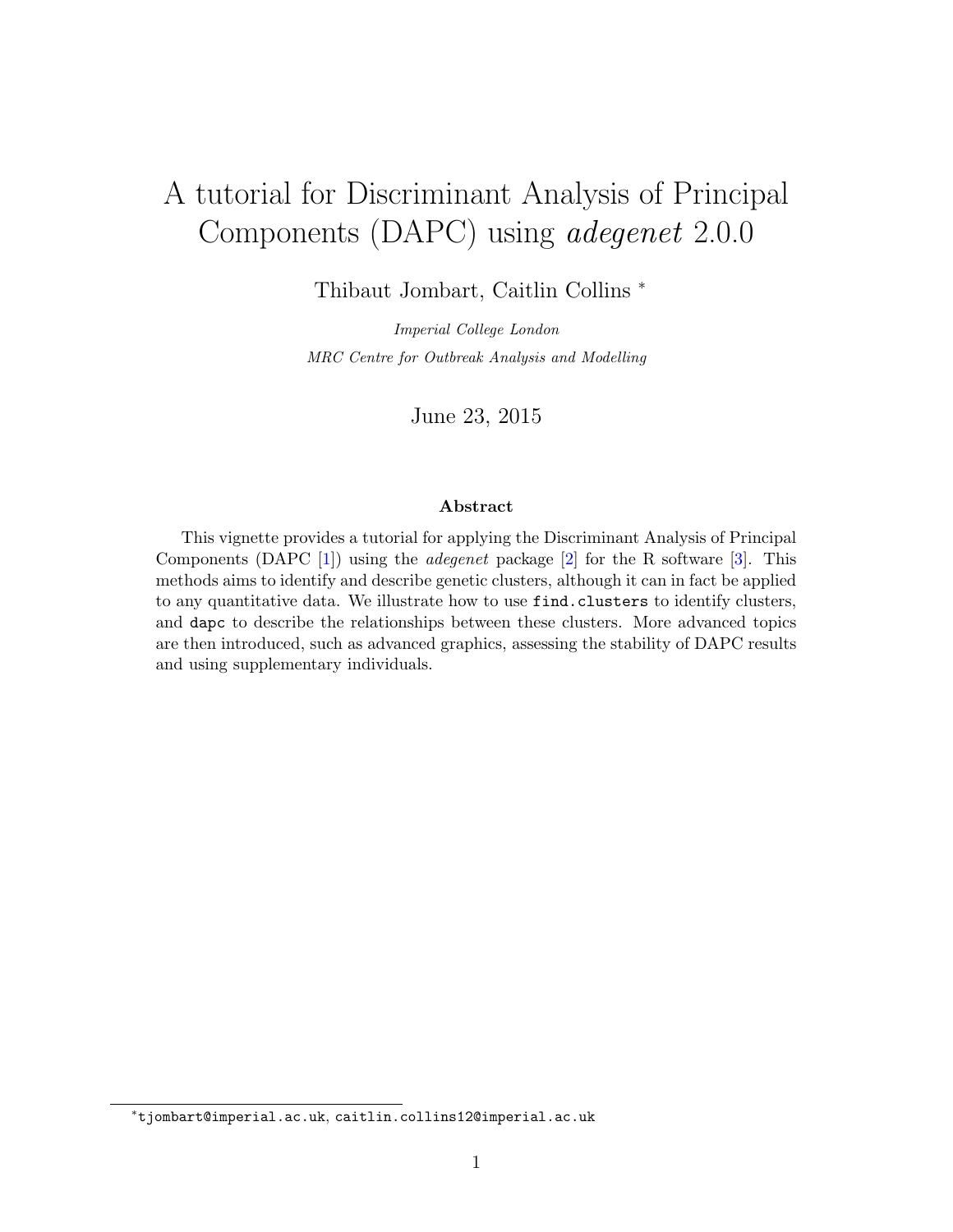# Contents

| Introduction<br>$\mathbf{1}$ |                                                                                                                   |                |  |  |  |  |  |  |
|------------------------------|-------------------------------------------------------------------------------------------------------------------|----------------|--|--|--|--|--|--|
| $\bf{2}$                     | Identifying clusters using find.clusters                                                                          |                |  |  |  |  |  |  |
|                              | 2.1                                                                                                               | 3              |  |  |  |  |  |  |
|                              | 2.2                                                                                                               | $\overline{4}$ |  |  |  |  |  |  |
|                              | 2.3                                                                                                               | 8              |  |  |  |  |  |  |
| $\bf{3}$                     | Describing clusters using dapc                                                                                    |                |  |  |  |  |  |  |
|                              | 3.1                                                                                                               | 9              |  |  |  |  |  |  |
|                              | 3.2                                                                                                               | 10             |  |  |  |  |  |  |
|                              | 3.3                                                                                                               | 13             |  |  |  |  |  |  |
|                              | 3.4                                                                                                               | 18             |  |  |  |  |  |  |
|                              | 3.5                                                                                                               | 22             |  |  |  |  |  |  |
| $\overline{4}$               | On the stability of group membership probabilities<br>28                                                          |                |  |  |  |  |  |  |
|                              | 4.1                                                                                                               | 28             |  |  |  |  |  |  |
|                              | Using the $a$ -score $\dots \dots \dots \dots \dots \dots \dots \dots \dots \dots \dots \dots \dots \dots$<br>4.2 | 32             |  |  |  |  |  |  |
|                              | 4.3                                                                                                               | 36             |  |  |  |  |  |  |
| $5^{\circ}$                  | Using supplementary individuals                                                                                   |                |  |  |  |  |  |  |
|                              | 5.1                                                                                                               | 38             |  |  |  |  |  |  |
|                              | 5.2                                                                                                               | 39             |  |  |  |  |  |  |
| 6                            | A web interface for DAPC                                                                                          | 42             |  |  |  |  |  |  |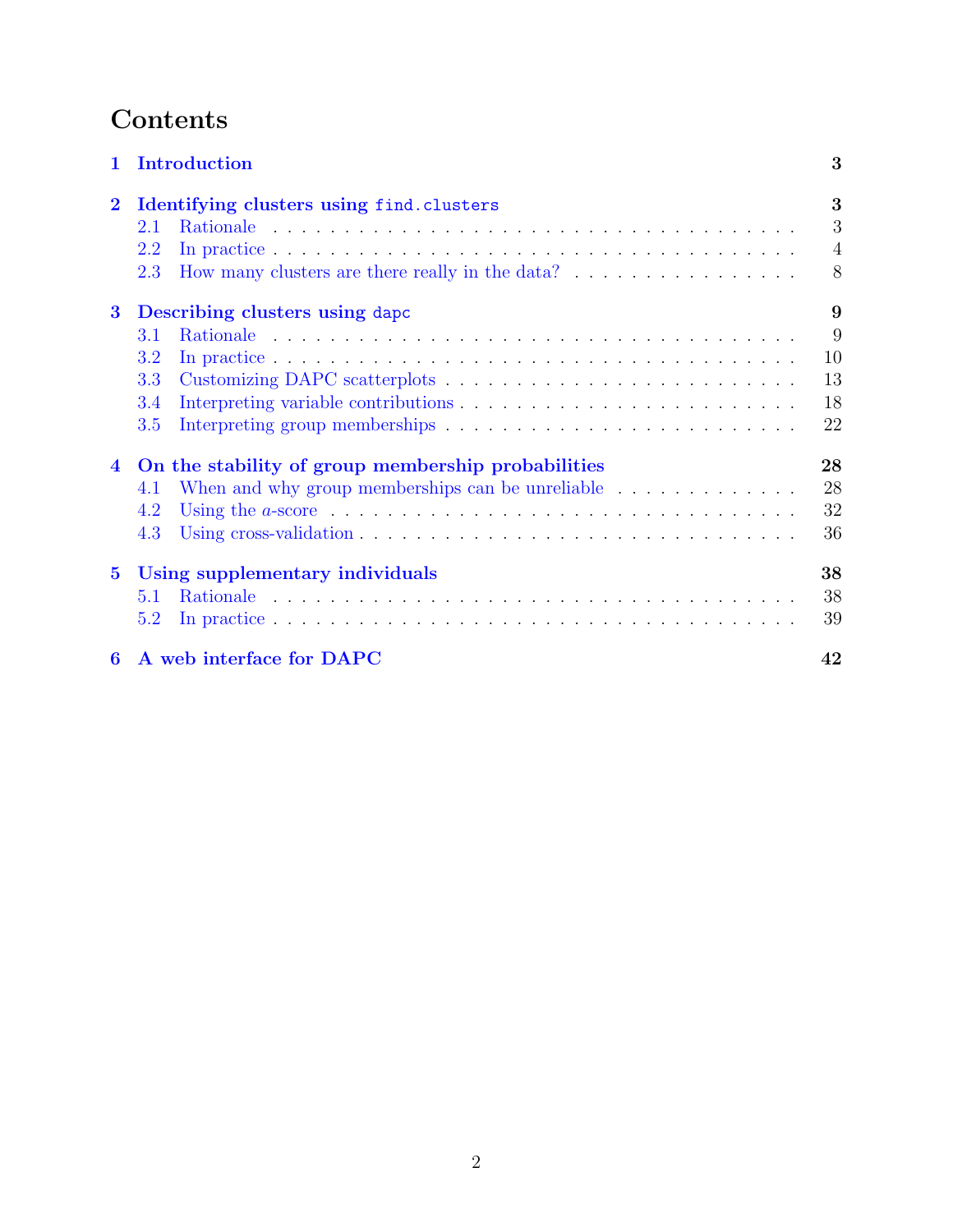### <span id="page-2-0"></span>1 Introduction

Investigating genetic diversity using multivariate approaches relies on finding synthetic variables built as linear combinations of alleles (i.e. new-variable  $= a_1$ allele<sub>1</sub> +  $a_2$ allele<sub>2</sub> + ... where  $a_1, a_2$  etc. are real coefficients) and which reflect as well as possible the genetic variation amongst the studied individuals. However, most of the time we are not only interested in the diversity amongst individuals, but also and possibly more so in the diversity between groups of individuals. Typically, one will be analysing individual data to identify populations, or more largely genetic clusters, and then describe these clusters.

A problem occuring in traditional methods is they usually focus on the entire genetic variation. Genetic variability can be decomposed using a standard multivariate ANOVA model as:

total variance  $=$  (variance between groups)  $+$  (variance within groups)

or more simply, denoting  $X$  the data matrix:

$$
VAR(\mathbf{X}) = B(\mathbf{X}) + W(\mathbf{X})
$$

Usual approaches such as Principal Component Analysis (PCA) or Principal Coordinates Analysis (PCoA / MDS) focus on  $VAR(X)$ . That is, they only describe the global diversity, possibly overlooking differences between groups. On the contrary, DAPC optimizes  $B(\mathbf{X})$ while minimizing  $W(X)$ : it seeks synthetic variables, the *discriminant functions*, which show differences between groups as best as possible while minimizing variation within clusters.

## <span id="page-2-1"></span>2 Identifying clusters using find.clusters

### <span id="page-2-2"></span>2.1 Rationale

DAPC in itself requires prior groups to be defined. However, groups are often unknown or uncertain, and there is a need for identifying genetic clusters before describing them. This can be achieved using k-means, a clustering algorithm which finds a given number (say, k) of groups maximizing the variation between groups,  $B(X)$ . To identify the optimal number of clusters,  $k$ -means is run sequentially with increasing values of  $k$ , and different clustering solutions are compared using Bayesian Information Criterion (BIC). Ideally, the optimal clustering solution should correspond to the lowest BIC. In practice, the 'best' BIC is often indicated by an elbow in the curve of BIC values as a function of  $k$ .

While k-means could be performed on the raw data, we prefer running the algorithm after transforming the data using PCA. This transformation has the major advantage of reducing the number of variables so as to speed up the clustering algorithm. Note that this does not imply a necessary loss of information since all the principal components (PCs) can be retained, and therefore all the variation in the original data. In practice however, a reduced number of PCs is often sufficient to identify the existing clusters, while making the analysis essentially instantaneous.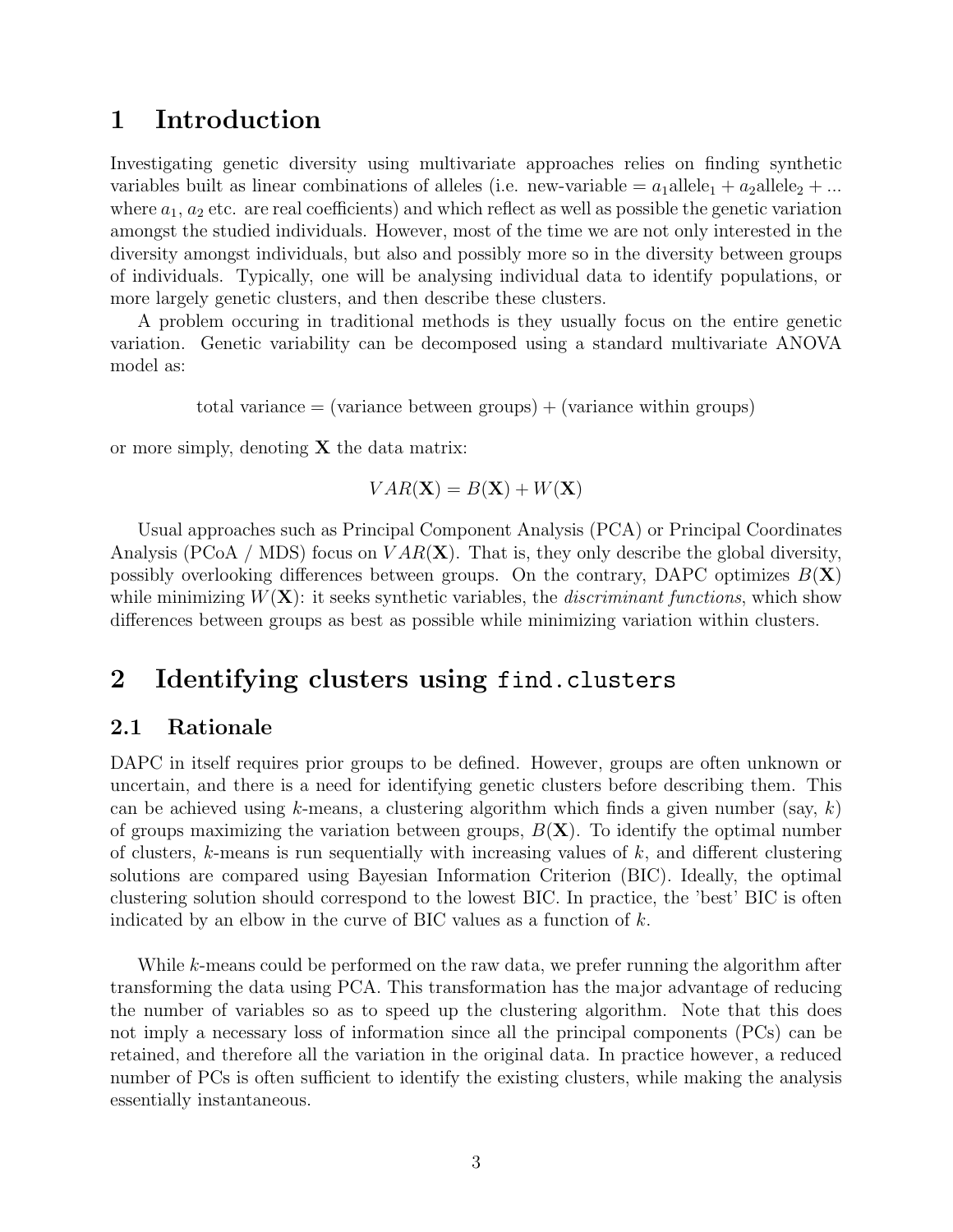### <span id="page-3-0"></span>2.2 In practice

Identification of the clusters is achieved by find.clusters. This function first transforms the data using PCA, asking the user to specify the number of retained PCs interactively unless the argument  $n.pca$  is provided. Then, it runs  $k$ -means algorithm (function kmeans from the *stats* package) with increasing values of k, unless the argument **n**.clust is provided, and computes associated summary statistics (by default, BIC). See ?find.clusters for other arguments.

find.clusters is a generic function with methods for data.frame, objects with the class genind (usual genetic markers) and genlight (genome-wide SNP data). Here, we illustrate its use using a toy dataset simulated in [\[1\]](#page-42-0), dapcIllus:

```
library(adegenet)
data(dapcIllus)
class(dapcIllus)
## [1] "list"
names(dapcIllus)
## [1] "a" "b" "c" "d"
```
dapcIllus is a list containing four datasets; we shall only use the first one:

```
x <- dapcIllus$a
x
## /// GENIND OBJECT /////////
##
## // 600 individuals; 30 loci; 140 alleles; size: 405.7 Kb
##
## // Basic content
## @tab: 600 x 140 matrix of allele counts
## @loc.n.all: number of alleles per locus (range: 2-8)
## @loc.fac: locus factor for the 140 columns of @tab
## @all.names: list of allele names for each locus
## @ploidy: ploidy of each individual (range: 2-2)
## @type: codom
## @call: read.fstat(file = file, missing = missing, quiet = quiet)
##
## // Optional content
## @pop: population of each individual (group size range: 100-100)
```
x is a dataset of 600 individuals simulated under an island model (6 islands) for 30 microsatellite markers. We use find.clusters to identify clusters, although true clusters are, in this case, known (and accessible using  $\text{pop}(x)$ ). We specify that we want to evaluate up to  $k = 40$  groups (max.n.clust=40):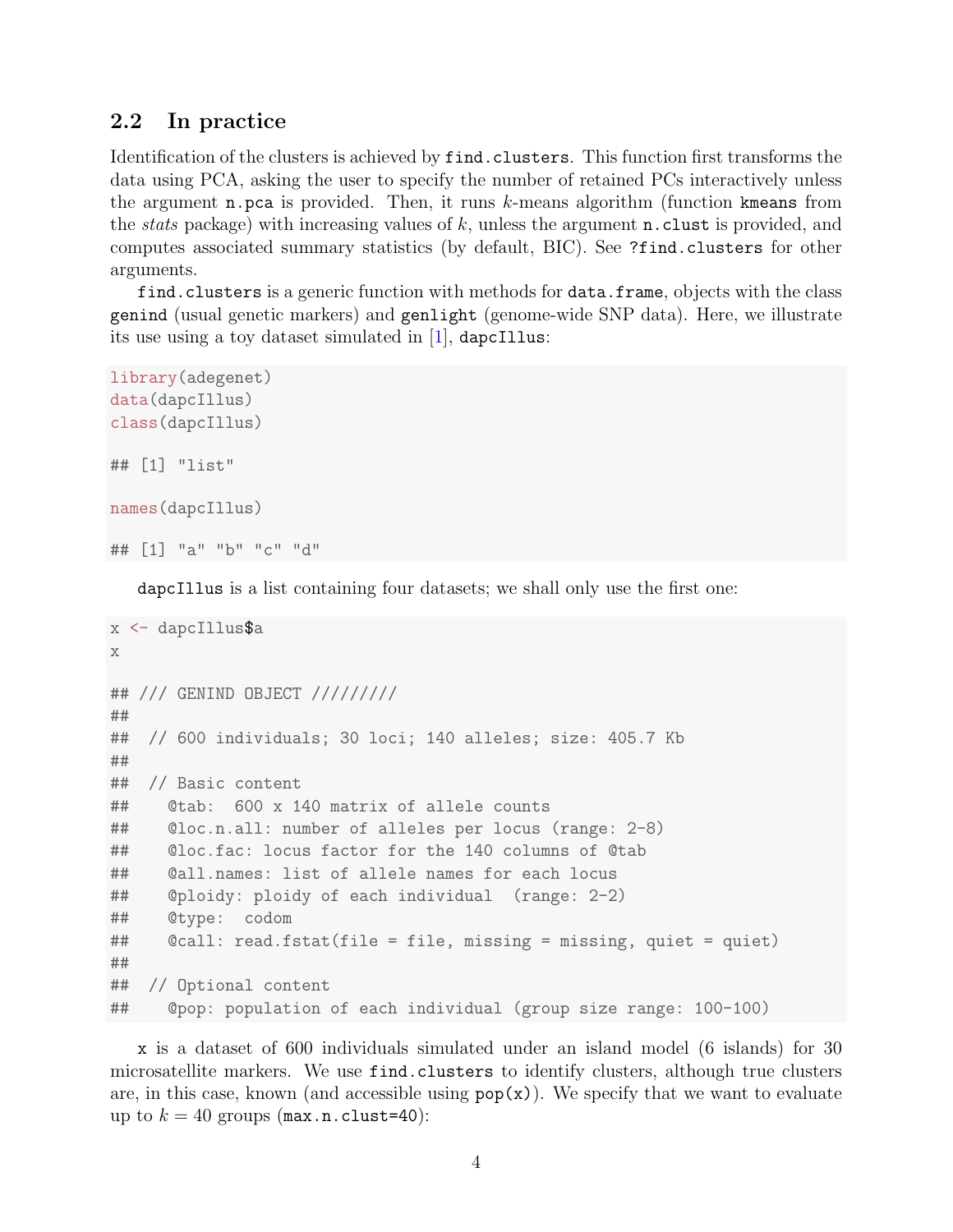grp <- find.clusters(x, max.n.clust=40)



**Variance explained by PCA**

The function displays a graph of cumulated variance explained by the eigenvalues of the PCA. Apart from computational time, there is no reason for keeping a small number of components; here, we keep all the information, specifying to retain 200 PCs (there are actually less PCs —around 110—, so all of them are kept).

Then, the function displays a graph of BIC values for increasing values of  $k$ :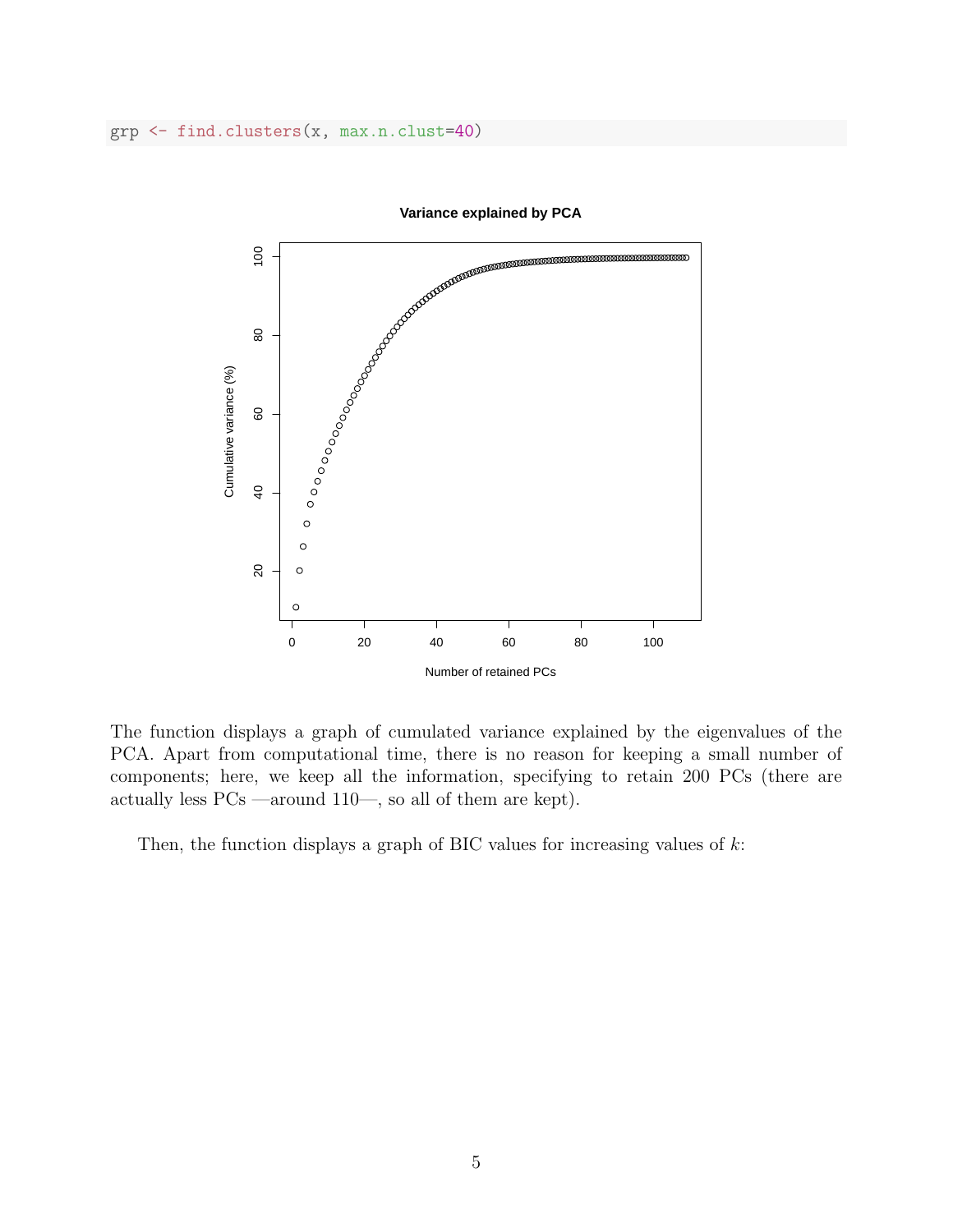

This graph shows a clear decrease of BIC until  $k = 6$  clusters, after which BIC increases. In this case, the elbow in the curve also matches the smallest BIC, and clearly indicates 6 clusters should be retained. In practice, the choice is often trickier to make for empirical dataset.

The output of find.clusters is a list:

```
names(grp)
## [1] "Kstat" "stat" "grp" "size"
head(grp$Kstat, 8)
## NULL
grp$stat
## NULL
head(grp$grp, 10)
## 1 2 3 4 5 6 7 8 9 10
## 2 2 2 4 2 2 2 2 2 2
## Levels: 1 2 3 4 5 6
```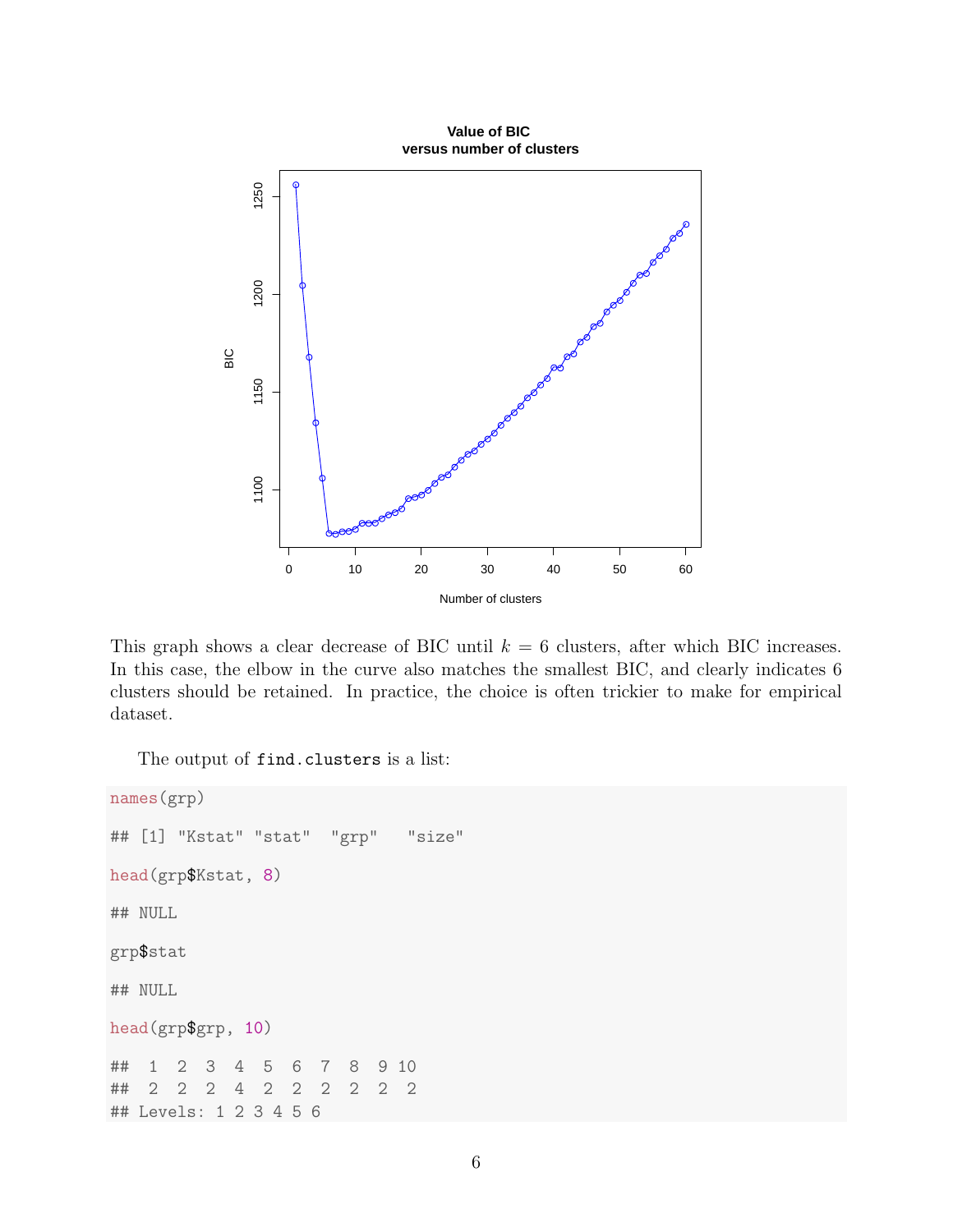```
grp$size
## [1] 102 98 99 105 99 97
```
The components are respectively the chosen summary statistics (here, BIC) for different values of  $k$  (slot Kstat), the selected number of clusters and the associated BIC (slot stat), the group memberships (slot grp) and the group sizes (slot size). Here, since we know the actual groups, we can check how well they have been retrieved by the procedure. Actual groups are accessed using pop:

```
table(pop(x), grp$grp)
##
## 1 2 3 4 5 6
## P1 0 97 0 3 0 0
## P2 0 0 99 1 0 0
## P3 0 0 0 0 98 2
## P4 100 0 0 0 0 0
## P5 2 1 0 2 0 95
## P6 0 0 0 99 1 0
table.value(table(pop(x), grp$grp), col.lab=paste("inf", 1:6),
         row.lab=paste("ori", 1:6))
```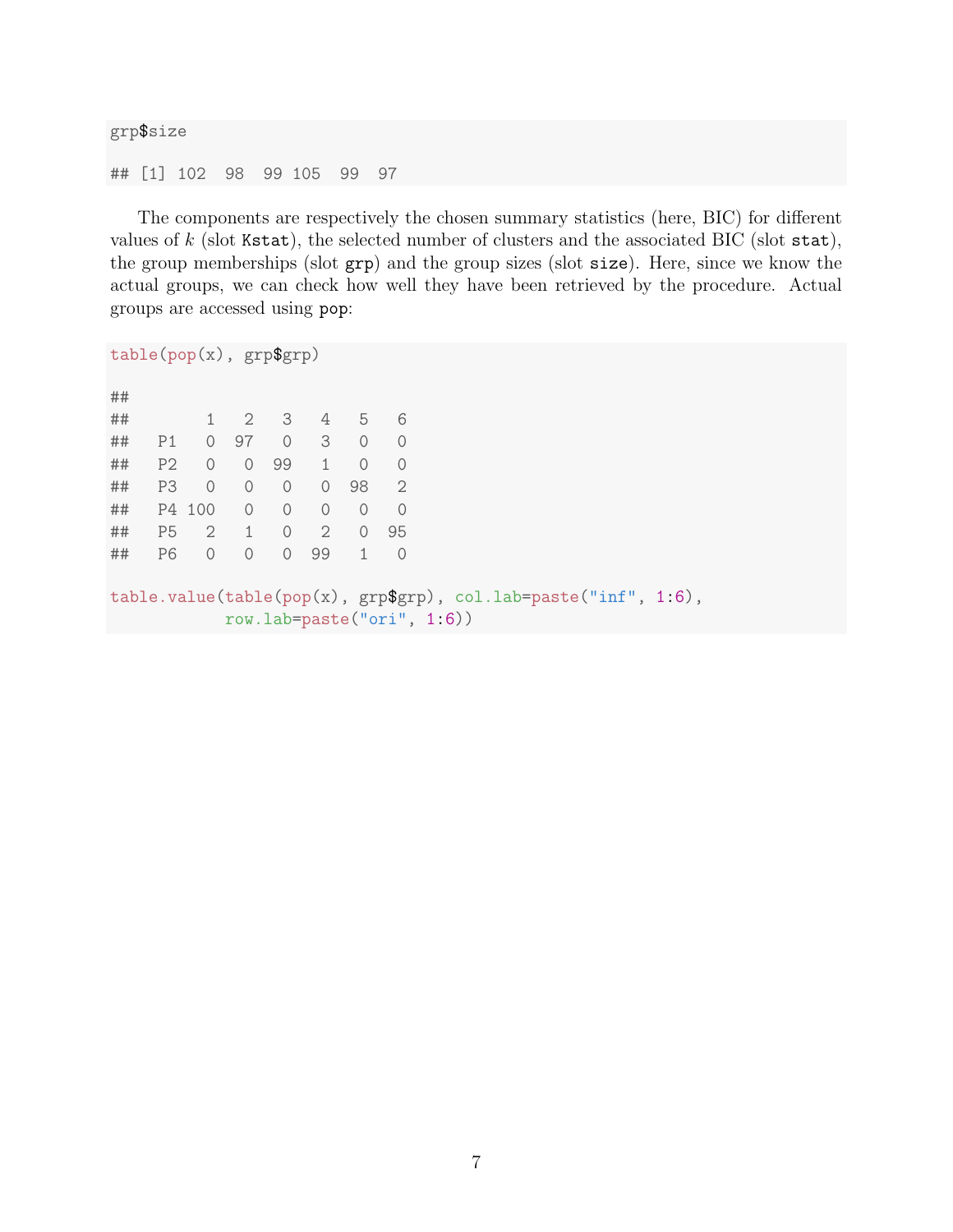

Rows correspond to actual groups ("ori"), while columns correspond to inferred groups ("inf"). Here, we can see that original groups have nearly been perfectly identified by the method.

### <span id="page-7-0"></span>2.3 How many clusters are there really in the data?

Although the most frequently asked when trying to find clusters in genetic data, this question is equally often meaningless. Clustering algorithms help making a caricature of a complex reality, which is most of the time far from following known population genetics models. Therefore, we are rarely looking for actual panmictic populations from which the individuals have been drawn. Genetic clusters can be biologically meaningful structures and reflect interesting biological processes, but they are still models.

A slightly different but probably more meaningful question would be: "How many clusters are useful to describe the data?". A fundamental point in this question is that clusters are merely tools used to summarise and understand the data. There is no longer a "true  $k$ ", but some values of  $k$  are better, more efficient summaries of the data than others. For instance, in the following case: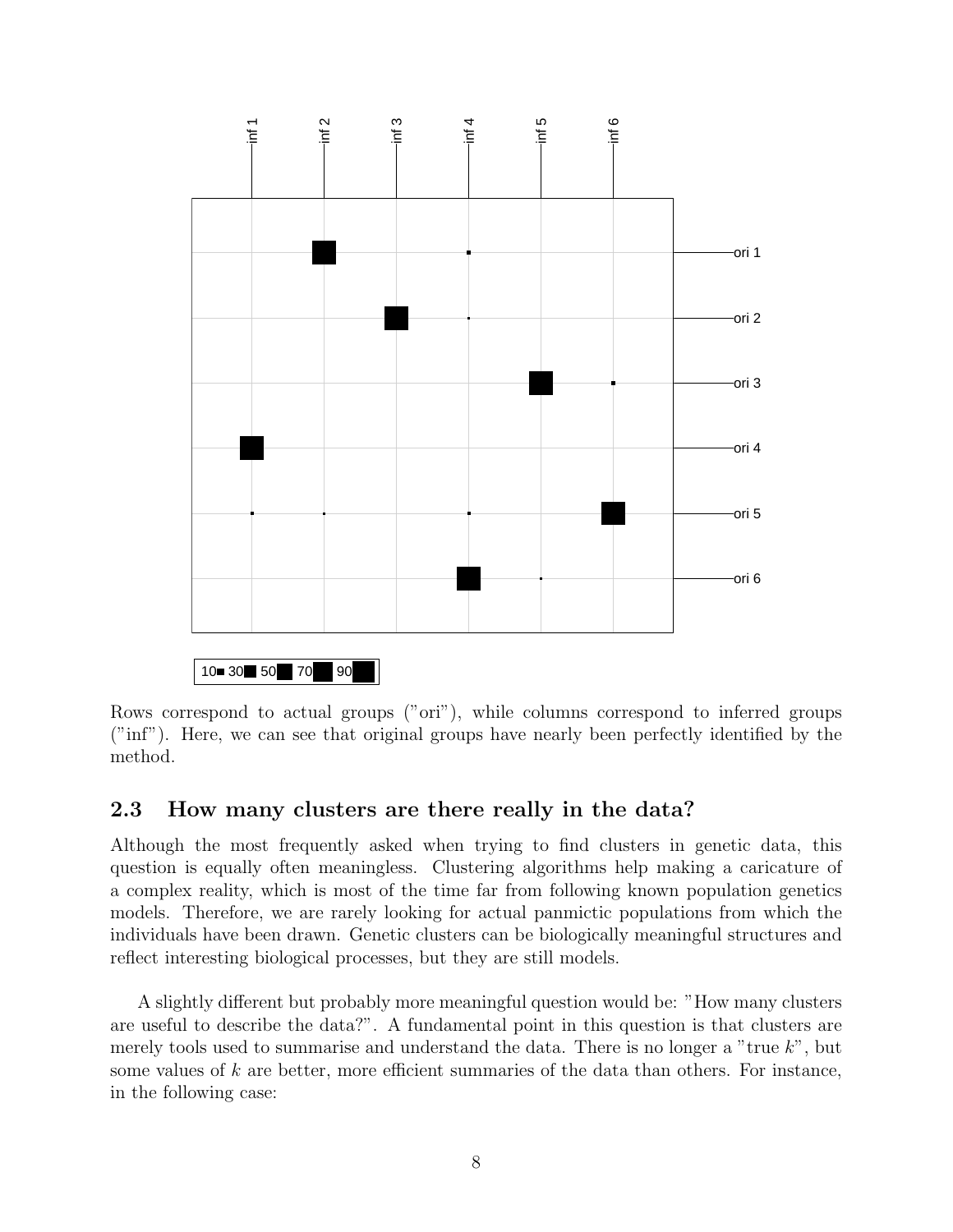

, the concept of "true  $k$ " is fairly hypothetical. This does not mean that clutering algorithms should necessarily be discarded, but surely the reality is more complex than a few clear-cut, isolated populations. What the BIC decrease says is that 10-20 clusters would provide useful summaries of the data. The actual number retained is merely a question of personnal taste.

## <span id="page-8-0"></span>3 Describing clusters using dapc

## <span id="page-8-1"></span>3.1 Rationale

DAPC aims to provide an efficient description of genetic clusters using a few synthetic variables. These are constructed as linear combinations of the original variables (alleles) which have the largest between-group variance and the smallest within-group variance. Coefficients of the alleles used in the linear combination are called loadings, while the synthetic variables are themselves referred to as *discriminant functions*.

Moreover, being based on the Discriminant Analysis, DAPC also provides membership probabilities of each individual for the different groups based on the retained discriminant functions. While these are different from the admixture coefficients of software like STRUCTURE, they can still be interpreted as proximities of individuals to the different clusters. Membership probabilities also provide indications of how clear-cut genetic clusters are. Loose clusters will result in fairly flat distributions of membership probabilities of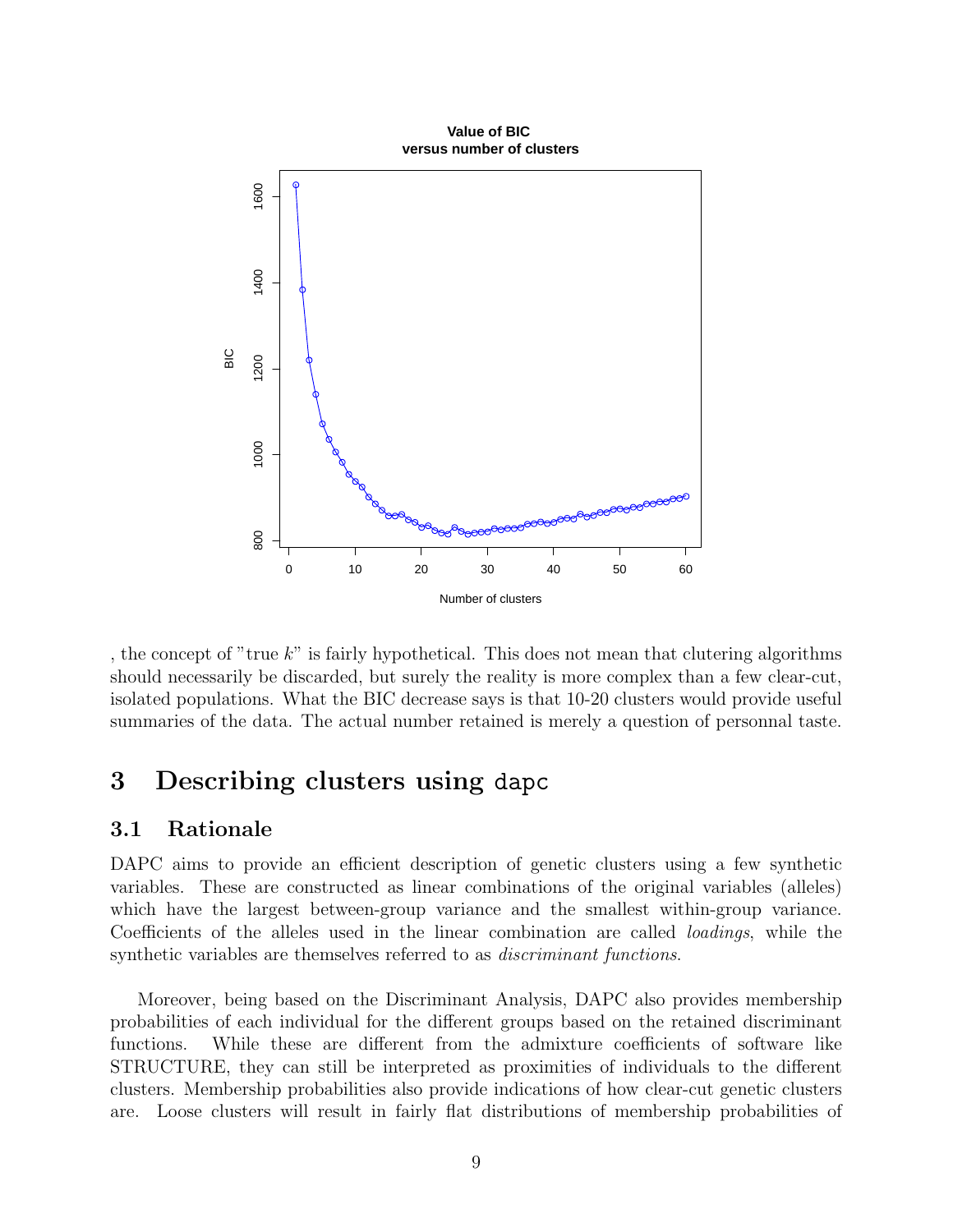individuals across clusters, pointing to possible admixture.

Lastly, using the allele loadings, it is possible to represent new individuals (which have not participated to the analysis) onto the factorial planes, and derive membership probabilities as welll. Such individuals are referred to as supplementary individuals.

### <span id="page-9-0"></span>3.2 In practice

DAPC is implemented by the function dapc, which first transforms the data using PCA, and then performs a Discriminant Analysis on the retained principal components. Like find.clusters, dapc is a generic function with methods for data.frame, and objects with the class genind (usual genetic markers) and genlight (genome wide SNP data).

We run the analysis on the previous toy dataset, using the inferred groups stored in grp\$grp:

```
dapc1 \leftarrow dapc(x, \text{grp$grp})
```
The method displays the same graph of cumulated variance as in find.cluster. However, unlike  $k$ -means, DAPC can benefit from not using too many PCs. Indeed, retaining too many components with respect to the number of individuals can lead to over-fitting and unstability in the membership probabilities returned by the method (see section below about the stability of membership probabilities).



**Variance explained by PCA**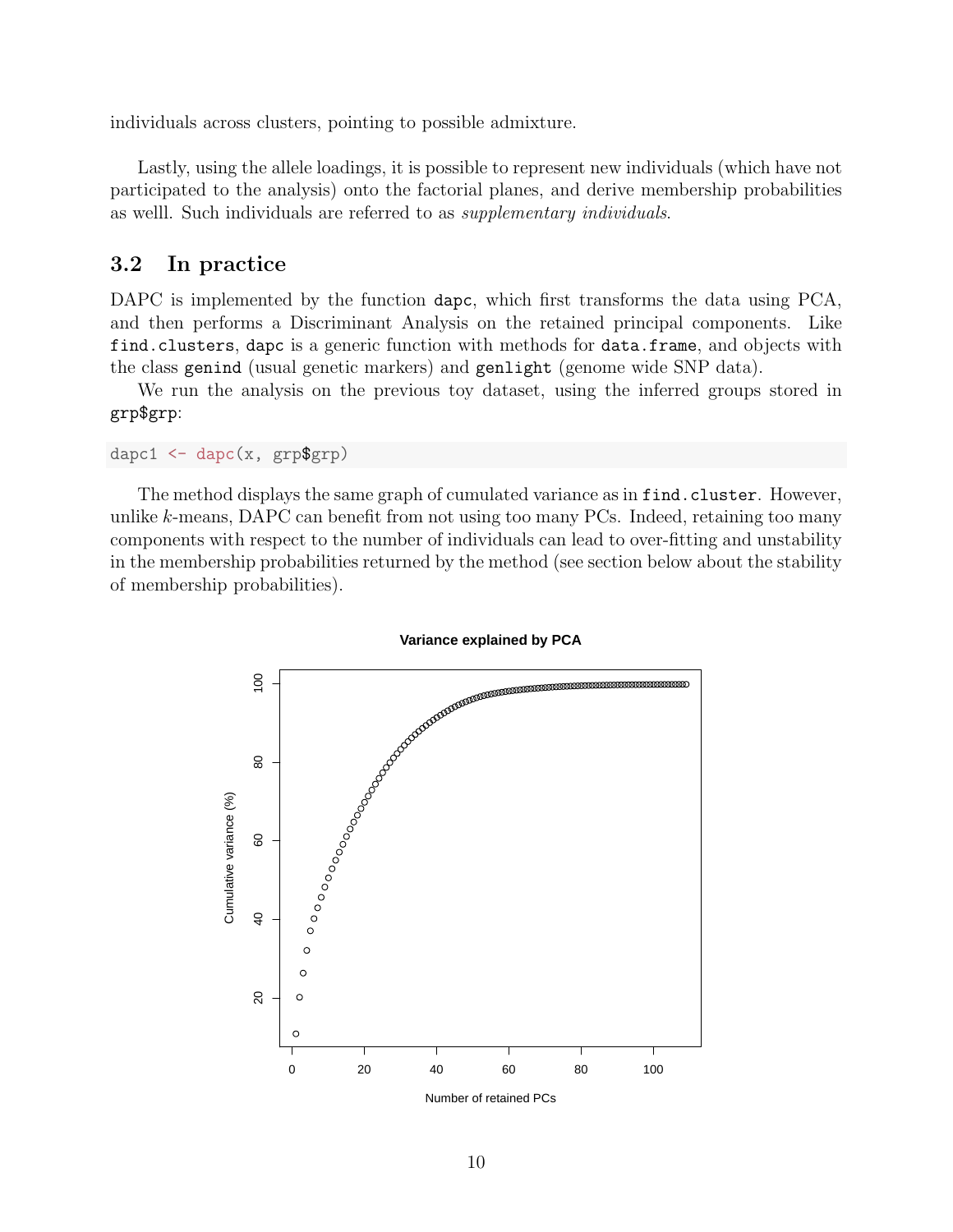The bottomline is therefore retaining a few PCs without sacrificing too much information. Here, we can see that little information is gained by adding PCs after the first 40. We therefore retain 40 PCs.

Then, the method displays a barplot of eigenvalues for the discriminant analysis, asking for a number of discriminant functions to retain (unless argument n.da is provided).



**Discriminant analysis eigenvalues**

Linear Discriminants

For small number of clusters, all eigenvalues can be retained since all discriminant functions can be examined without difficulty. Whenever more (say, tens of) clusters are analysed, it is likely that the first few dimensions will carry more information than the others, and only those can then be retained and interpreted.

The object dapc1 contains a lot of information:

dapc1

```
## #################################################
## # Discriminant Analysis of Principal Components #
## #################################################
## class: dapc
## $call: dapc.genind(x = x, pop = grp$grp, n.pca = 40, n.da = 100)
##
## $n.pca: 40 first PCs of PCA used
```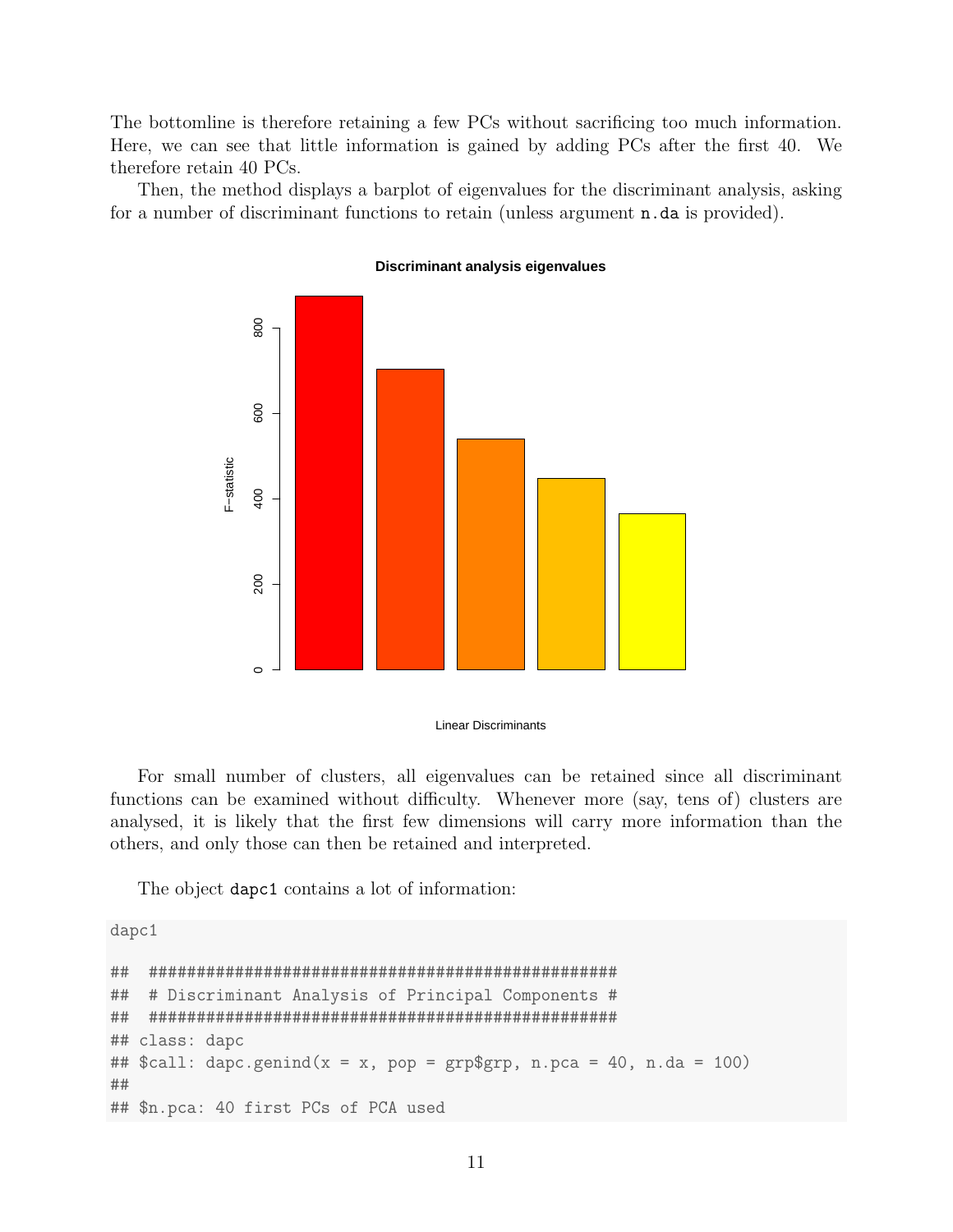```
## $n.da: 5 discriminant functions saved
## $var (proportion of conserved variance): 0.915
##
## $eig (eigenvalues): 874.1 703.2 541.5 447.9 365.3 vector length content
## 1 $eig 5 eigenvalues
## 2 $grp 600 prior group assignment
## 3 $prior 6 prior group probabilities
## 4 $assign 600 posterior group assignment
## 5 $pca.cent 140 centring vector of PCA
## 6 $pca.norm 140 scaling vector of PCA
## 7 $pca.eig 109 eigenvalues of PCA
##
## data.frame nrow ncol
## 1 $tab 600 40
## 2 $means 6 40
## 3 $loadings 40 5
## 4 $ind.coord 600 5
## 5 $grp.coord 6 5
## 6 $posterior 600 6
## 7 $pca.loadings 140 40
## 8 $var.contr 140 5
## content
## 1 retained PCs of PCA
## 2 group means
## 3 loadings of variables
## 4 coordinates of individuals (principal components)
## 5 coordinates of groups
## 6 posterior membership probabilities
## 7 PCA loadings of original variables
## 8 contribution of original variables
```
For details about this content, please read the documentation (?dapc). Essentially, the slots ind.coord and grp.coord contain the coordinates of the individuals and of the groups used in scatterplots. Contributions of the alleles to each discriminant function are stored in the slot var.contr. Eigenvalues, corresponding to the ratio of the variance between groups over the variance within groups for each discriminant function, are stored in eig. Basic scatterplots can be obtained using the function scatterplot:

scatter(dapc1)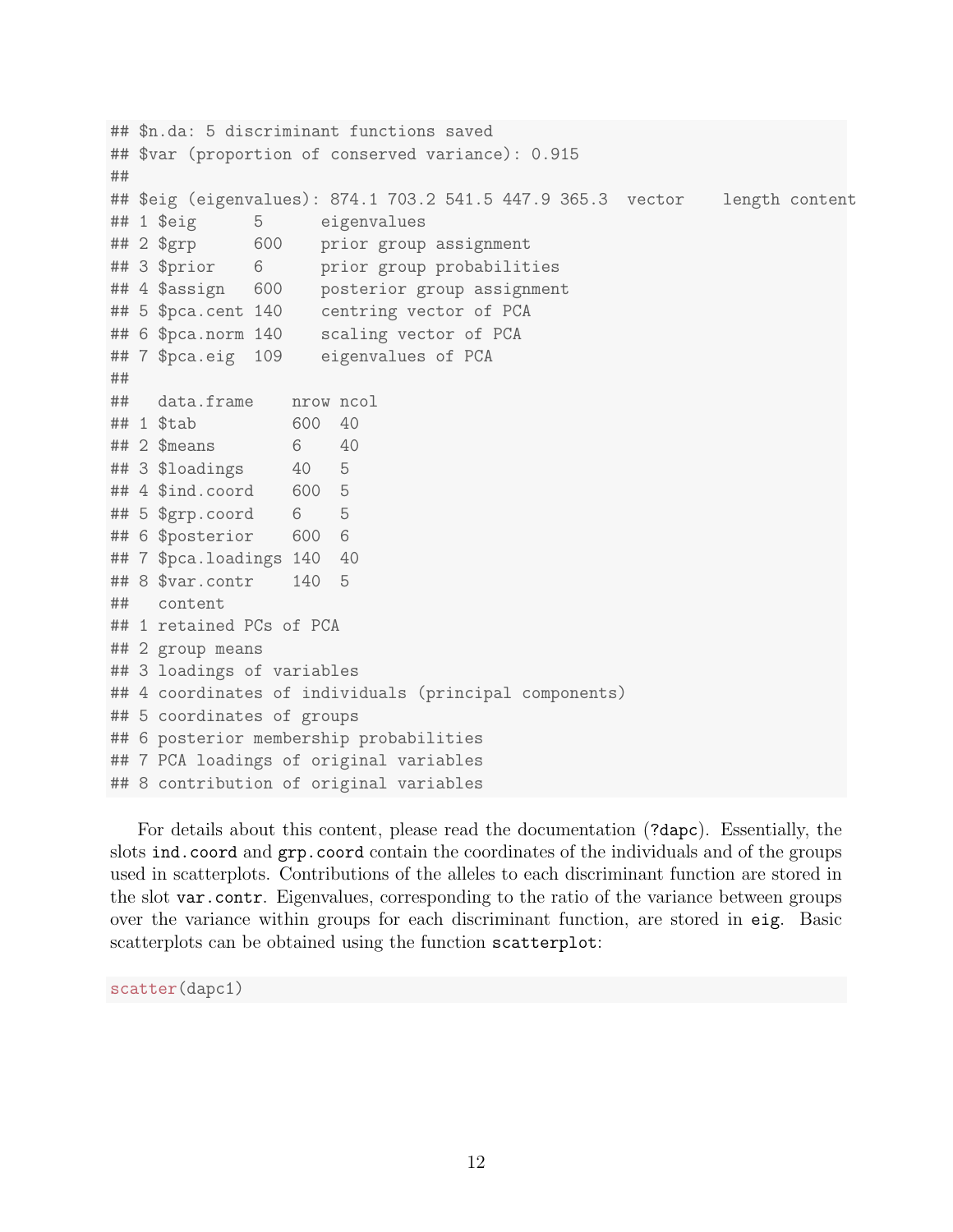

The obtained graph represents the individuals as dots and the groups as inertia ellipses. Eigenvalues of the analysis are displayed in inset. These graphs are fairly easy to customize, as shown below.

## <span id="page-12-0"></span>3.3 Customizing DAPC scatterplots

DAPC scatterplots are the main result of DAPC. It is therefore essential to ensure that information is displayed efficiently, and if possible to produce pretty figures. Possibility are almost unlimited, and here we just illustrate a few possibilities offered by scatter. Note that scatter is a generic function, with a dedicated method for objects produced by dapc. Documentation of this function can be accessed by typing ?scatter.dapc.

We illustrate some graphical possibilities trying to improve the display of the analysis presented in the previous section. While the default background (grey) allows to visualize rainbow colors (the default palette for the groups) more easily, it is not so pretty and is probably better removed for publication purpose. We also move the inset to a more appropriate place where it does not cover individuals, and use different symbols for the groups.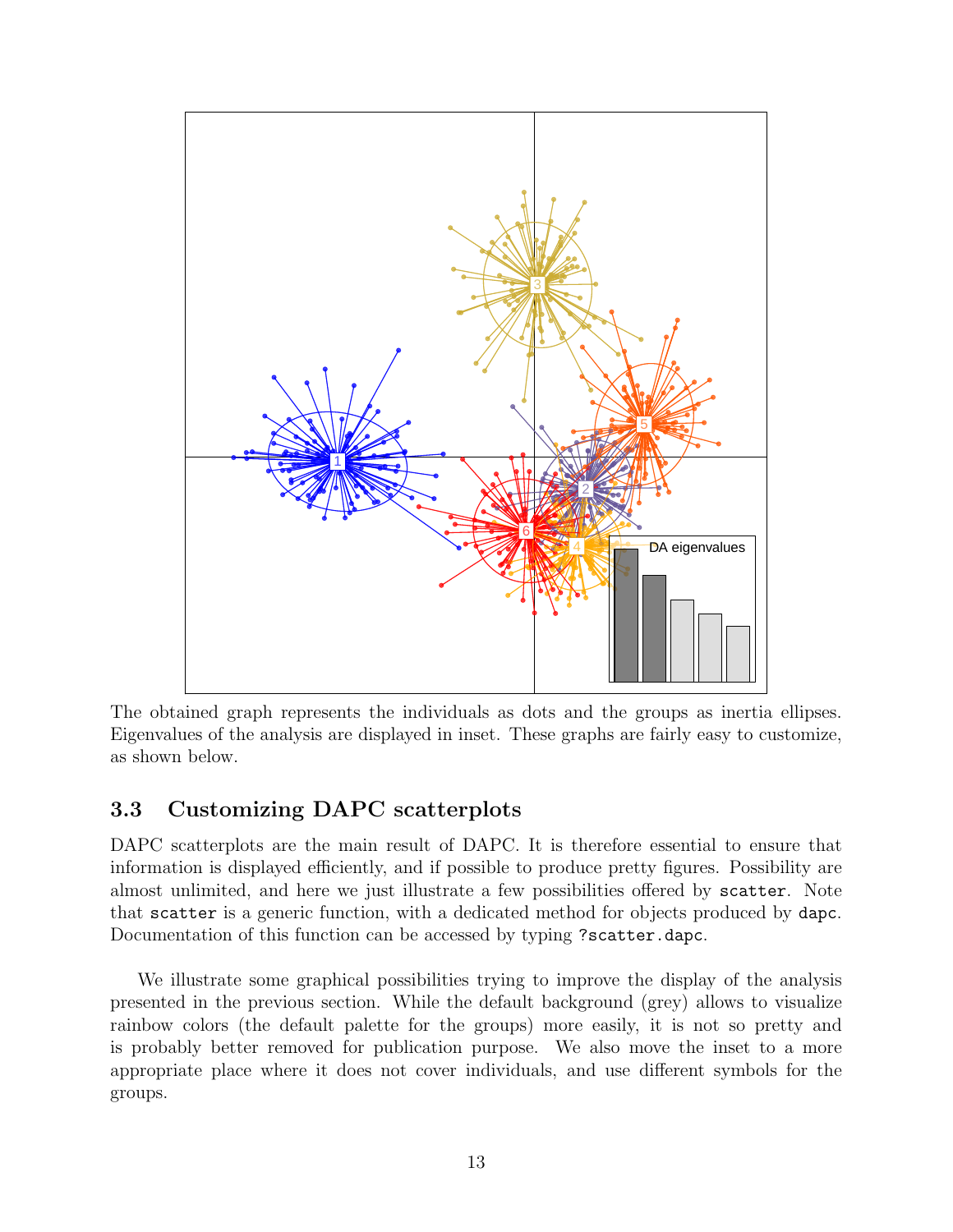

scatter(dapc1, posi.da="bottomright", bg="white", pch=17:22)

This is still not entirely satisfying: we need to define other colors more visible over a white background, and we can remove the segments linking the points to their ellipses:

```
myCol <- c("darkblue","purple","green","orange","red","blue")
scatter(dapc1, posi.da="bottomright", bg="white",
        pch=17:22, cstar=0, col=myCol, scree.pca=TRUE,
       posi.pca="bottomleft")
```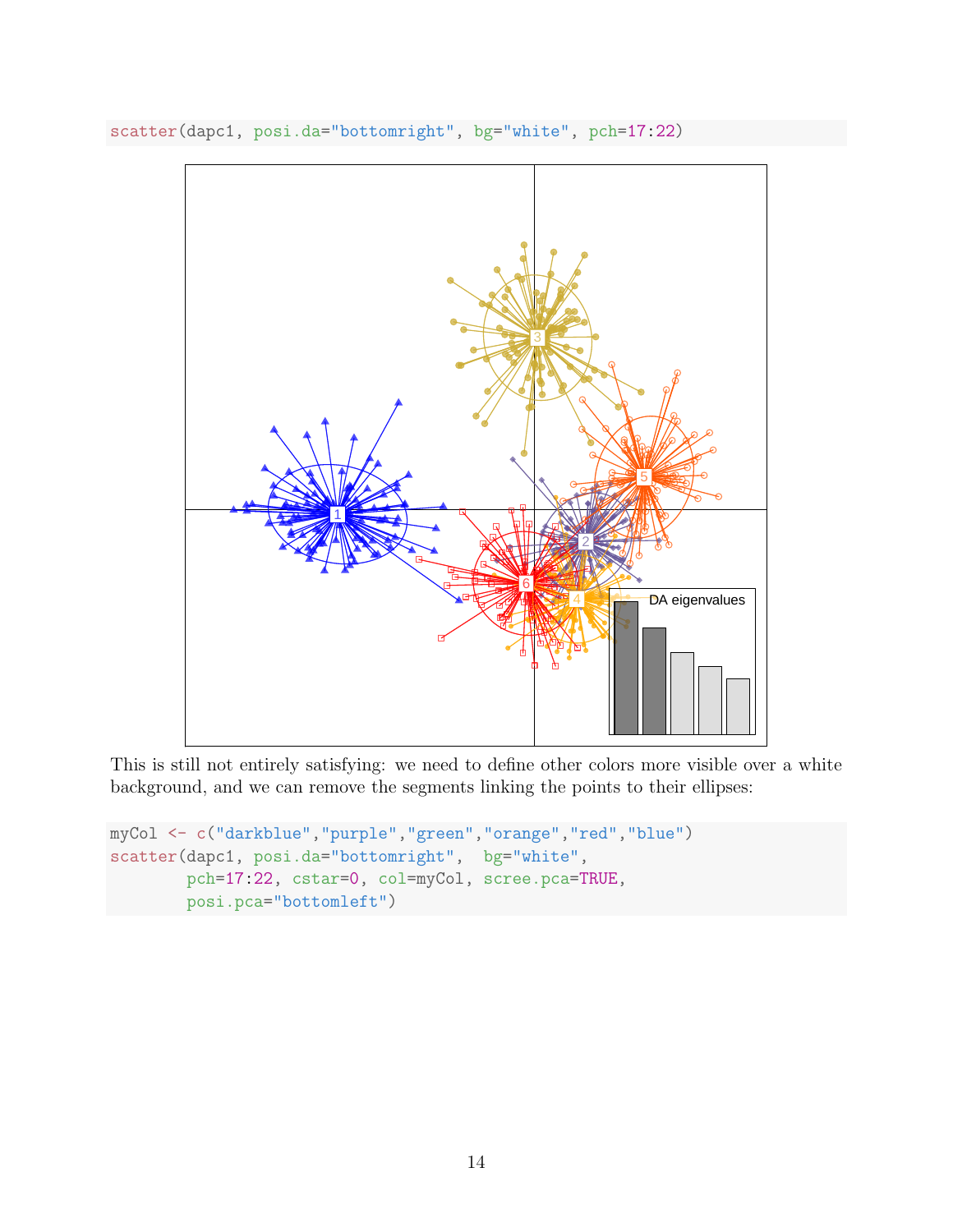

Another possibility is remove the labels within the ellipses and add a legend to the plot. We also use the same symbol for all individuals, but use bigger dots and transparent colours to have a better feel for the density of individuals on the factorial plane.

```
scatter(dapc1, scree.da=FALSE, bg="white", pch=20, cell=0, cstar=0, col=myCol, solid=.4
        cex=3,clab=0, leg=TRUE, txt.leg=paste("Cluster",1:6))
```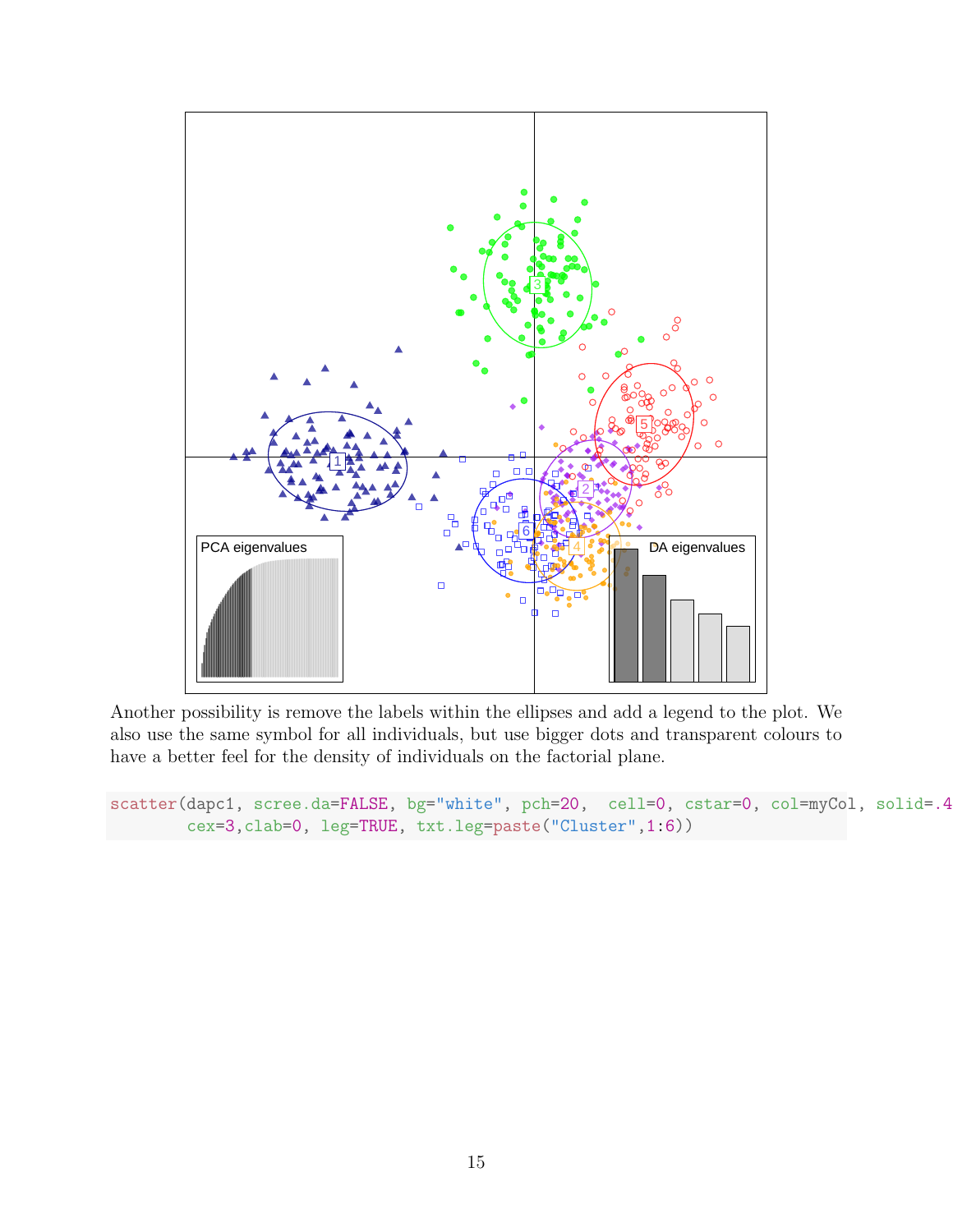

We can also add a minimum spanning tree based on the (squared) distances between populations within the entire space. This allows one to bear in mind the actual proximities between populations inside the entire space, which are not always well represented in susbsets of discriminant functions of lesser rank. We also indicate the centre of each group with crosses. Lastly, we remove the DAPC eigenvalues, not very useful in this case, and replace them manually by a graph of PCA eigenvalues retained in dimension-reduction step (retained eigenvalues in black, similar to using scree.pca=TRUE).

```
scatter(dapc1, ratio.pca=0.3, bg="white", pch=20, cell=0,
        cstar=0, col=myCol, solid=.4, cex=3, clab=0,
        mstree=TRUE, scree.da=FALSE, posi.pca="bottomright",
        leg=TRUE, txt.leg=paste("Cluster",1:6))
par(xpd=TRUE)
points(dapc1$grp.coord[,1], dapc1$grp.coord[,2], pch=4,
       cex=3, lwd=8, col="black")
points(dapc1$grp.coord[,1], dapc1$grp.coord[,2], pch=4,
       cex=3, lwd=2, col=myCol)
```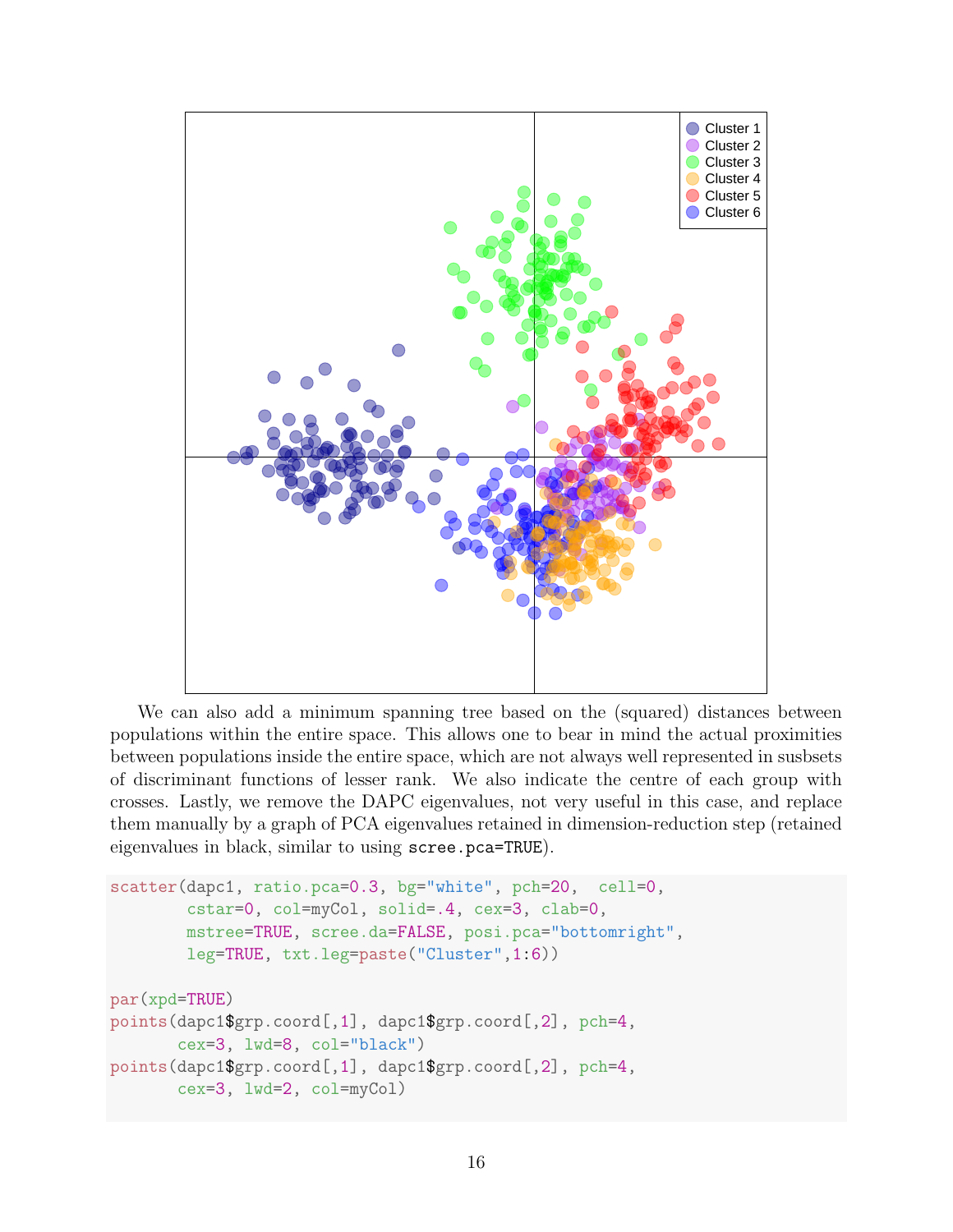```
myInset \leq function(){
    temp <- dapc1$pca.eig
    temp <- 100* cumsum(temp)/sum(temp)
    plot(temp, col=rep(c("black","lightgrey"),
               c(dapc1$n.pca,1000)), ylim=c(0,100),
         xlab="PCA axis", ylab="Cumulated variance (%)",
         cex=1, pch=20, type="h", lwd=2)
}
add.scatter(myInset(), posi="bottomright",
            inset=c(-0.03,-0.01), ratio=.28,
            bg=transp("white"))
```


Lastly, note that scatter can also represent a single discriminant function, which is especially useful when only one of these has been retained (e.g. in the case  $k = 2$ ). This is achieved by plotting the densities of individuals on a given discriminant function with different colors for different groups: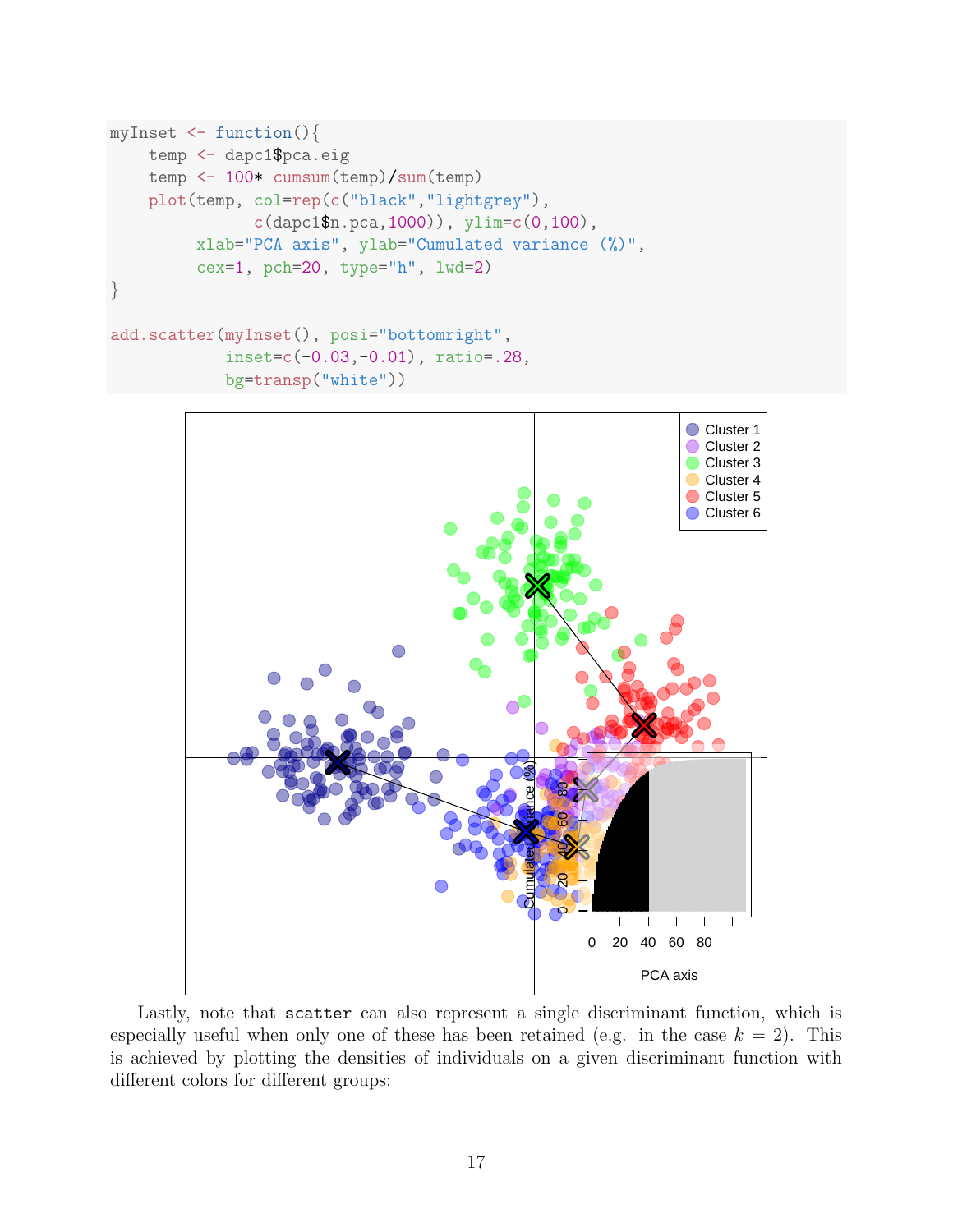```
scatter(dapc1,1,1, col=myCol, bg="white",
        scree.da=FALSE, legend=TRUE, solid=.4)
```


### <span id="page-17-0"></span>3.4 Interpreting variable contributions

In DAPC, the variable actually analyzed are principal components of a PCA. Loadings of these variables are generally uninformative, since PCs themselves do not all have straightforward interpretations. However, we can also compute contributions of the alleles, which can turn out to be very informative. In general, there are many alleles and their contribution is best plotted for a single discriminant function at a time.

Variable contributions are stored in the var.contr slot of a dapc object. They can be plotted using loadingplot. We illustrate this using the seasonal influenza dataset H3N2, which contains 1903 isolates genotyped for 125 SNPs located in the hemagglutinin segment (see ?H3N2):

data(H3N2) H3N2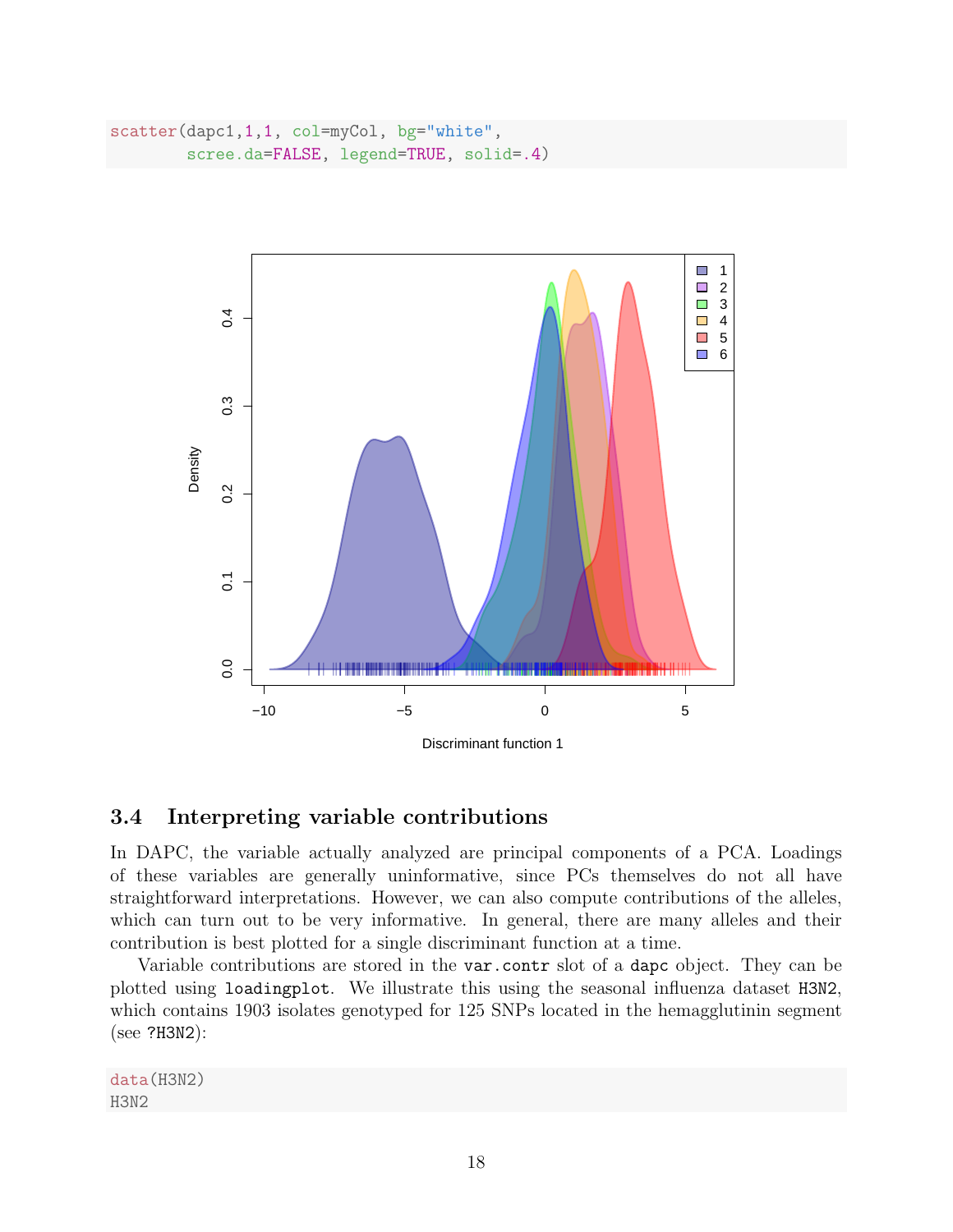```
## /// GENIND OBJECT /////////
##
## // 1,903 individuals; 125 loci; 334 alleles; size: 3.4 Mb
##
## // Basic content
## @tab: 1903 x 334 matrix of allele counts
## @loc.n.all: number of alleles per locus (range: 2-4)
## @loc.fac: locus factor for the 334 columns of @tab
## @all.names: list of allele names for each locus
## @ploidy: ploidy of each individual (range: 1-1)
## @type: codom
## \& Ccall: \text{local}(x = x, i = i, j = j, \text{drop})##
## // Optional content
## @other: a list containing: x xy epid
pop(H3N2) <- H3N2$other$epid
dapc.flu <- dapc(H3N2, n.pca=30,n.da=10)
```
The first discriminant function shows the temporal evolution of the influenza virus, while the second one shows the originality of 2006 strains.

```
myPal <- colorRampPalette(c("blue","gold","red"))
scatter(dapc.flu, col=transp(myPal(6)), scree.da=FALSE,
        cell=1.5, cex=2, bg="white",cstar=0)
```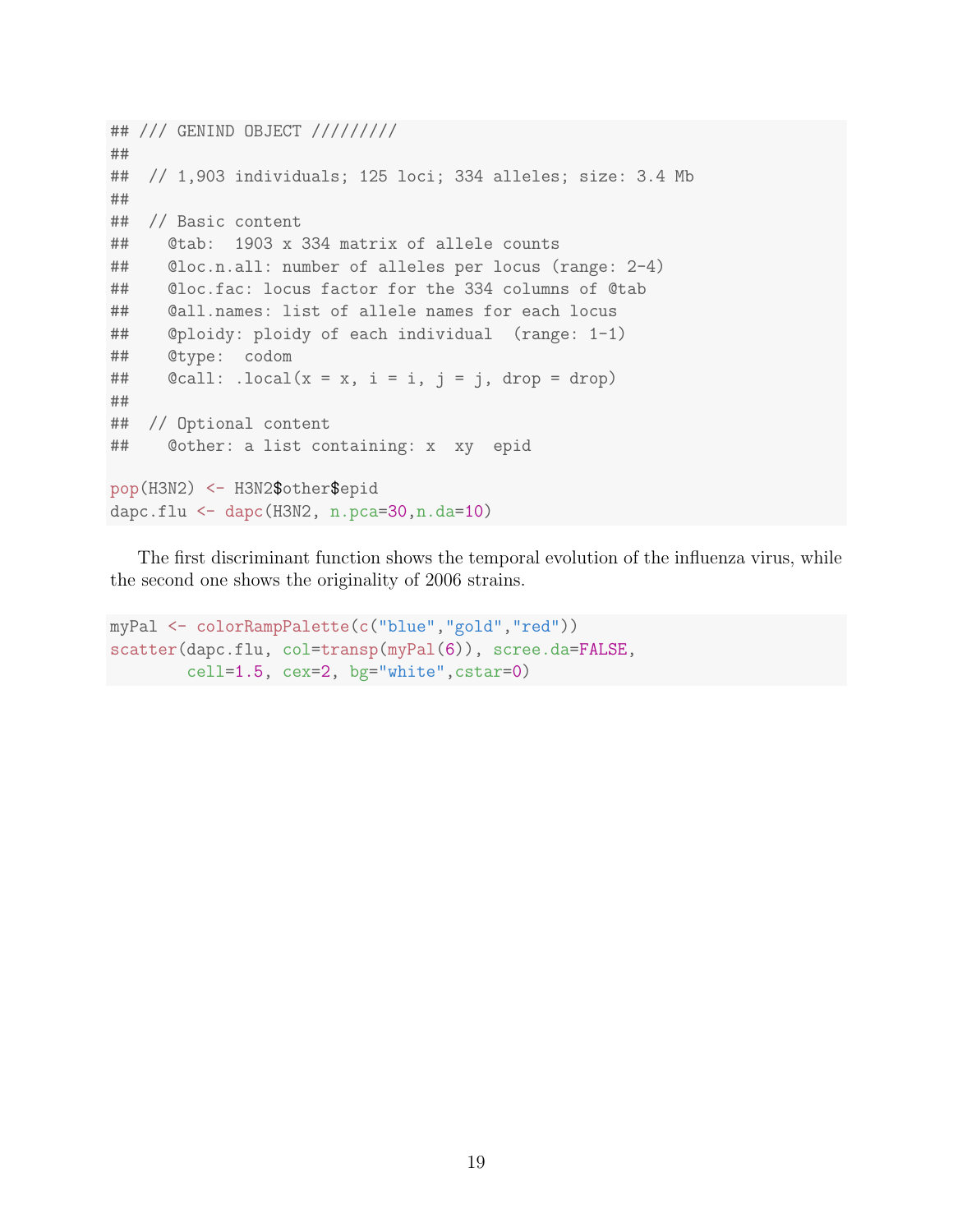

We can assess which alleles most highlight the originality of 2006 using loadingplot:

```
set.seed(4)
contrib <- loadingplot(dapc.flu$var.contr, axis=2,
                       thres=.07, lab.jitter=1)
```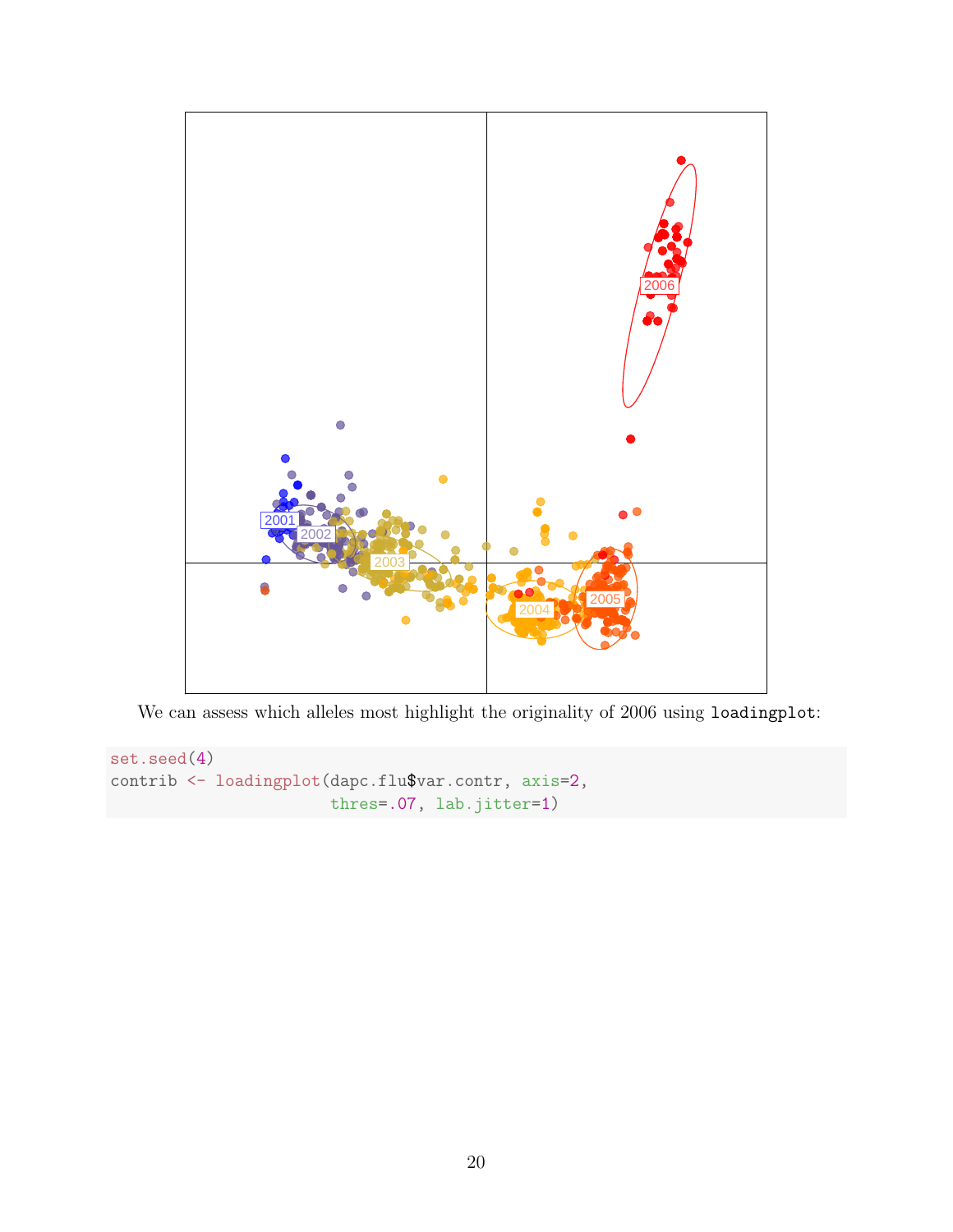



#### Variables

temp is a list invisibly returned by loadingplot which contains the most contributing alleles (i.e., contributions above a given threshold – argument threshold). In this case, SNPs 906 and 399 reflect most the temporal evolution of the virus. We can look into their allele frequencies over 2002-2006:

```
freq399 <- tab(genind2genpop(H3N2[loc=c("399")]),freq=TRUE)
```
## ## Converting data from a genind to a genpop object... ## ## ...done. freq906 <- tab(genind2genpop(H3N2[loc=c("906")]),freq=TRUE) ## ## Converting data from a genind to a genpop object... ## ## ...done.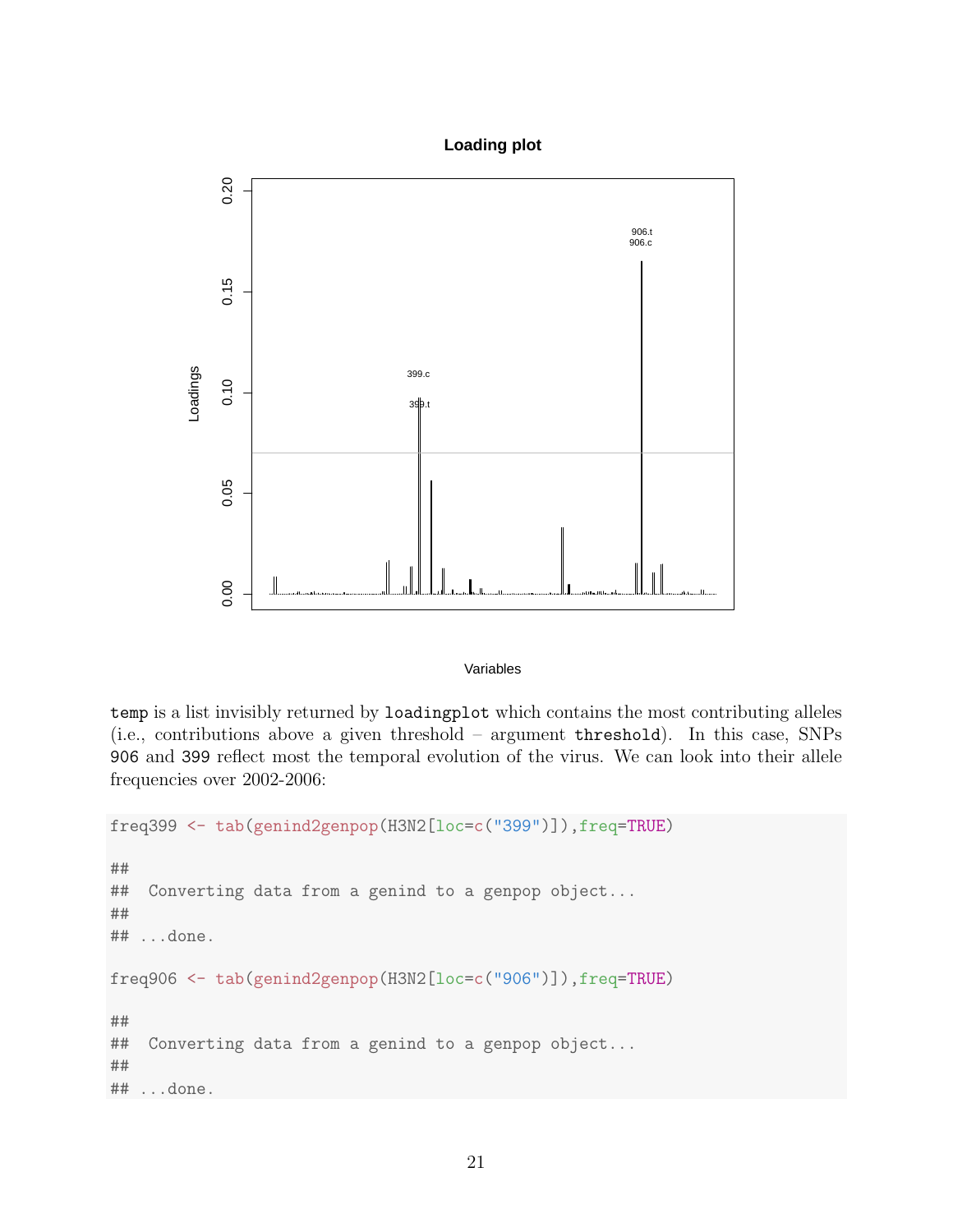```
par(mfrow=c(1,2), mar=c(5.1,4.1,4.1,.1), las=3)matplot(freq906, pch=c("a","c"), type="b",
        xlab="year",ylab="allele frequency", xaxt="n",
        cex=1.5, main="SNP # 906")
axis(side=1, at=1:6, lab=2001:2006)
matplot(freq399, pch=c("c","t"), type="b", xlab="year",
        ylab="allele frequency", xaxt="n", cex=1.5,
        main="SNP # 399")
axis(side=1, at=1:6, lab=2001:2006)
```


In both cases, a new allele appeared in 2005 at a very low frequency, and reached high or even dominant frequencies a year later. Irrespective of the mecanism underlying these changes (drift or selection), this illustrates that in seasonal influenza, specific nucleotides can undergo drastic changes within only a couple of years.

### <span id="page-21-0"></span>3.5 Interpreting group memberships

Besides scatterplots of discriminant functions, group memberships of DAPC can be exploited. Note that caution should be taken when interpreting group memberships of a DAPC based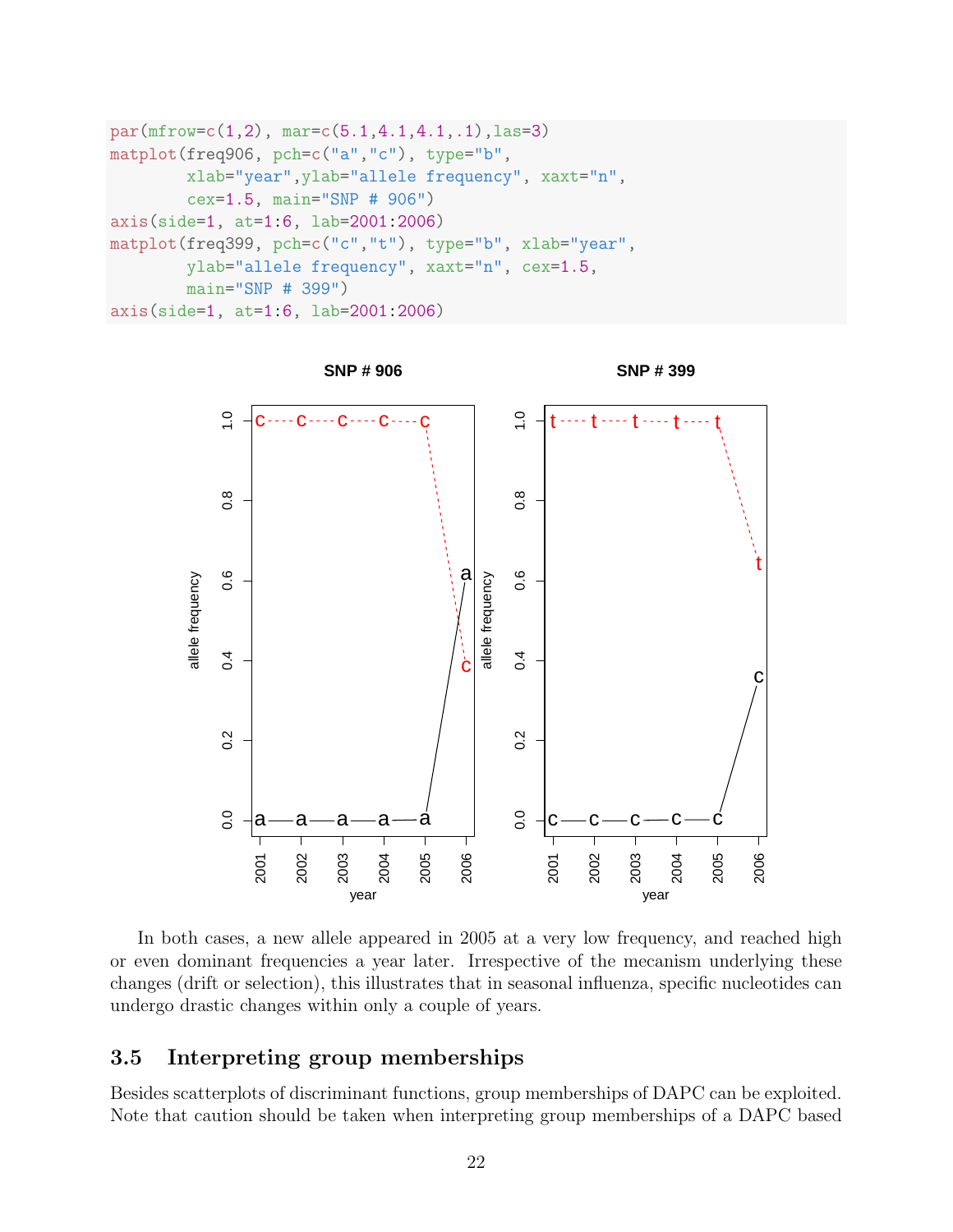on too many PCs, as there are risks of overfitting the discriminant functions (see section below). But despite this possible bias, group memberships can be used as indicators of how clear-cut genetic clusters are. Note that this is most useful for groups defined by an external criteria, i.e. defined biologically, as opposed to identified by  $k$ -means. It is less useful for groups identified using  $find.class$ , since we expect  $k$ -means to provide optimal groups for DAPC, and therefore both classifications to be mostly consistent.

Membership probabilities are based on the retained discriminant functions. They are stored in dapc objects in the slot posterior:

```
class(dapc1$posterior)
## [1] "matrix"
dim(dapc1$posterior)
## [1] 600 6
round(head(dapc1$posterior),3)
## 1 2 3 4 5 6
## 1 0 1.000 0 0.000 0 0
## 2 0 1.000 0 0.000 0 0
## 3 0 1.000 0 0.000 0 0
## 4 0 0.016 0 0.984 0 0
## 5 0 1.000 0 0.000 0 0
## 6 0 1.000 0 0.000 0 0
```
Each row corresponds to an individual, each column to a group. This information can be summarized using summary on the dapc object:

```
summary(dapc1)
## $n.dim
## [1] 5
##
## $n.pop
## [1] 6
##
## $assign.prop
## [1] 0.9966667
##
## $assign.per.pop
## 1 2 3 4 5 6
## 0.9901961 1.0000000 1.0000000 0.9904762 1.0000000 1.0000000
##
```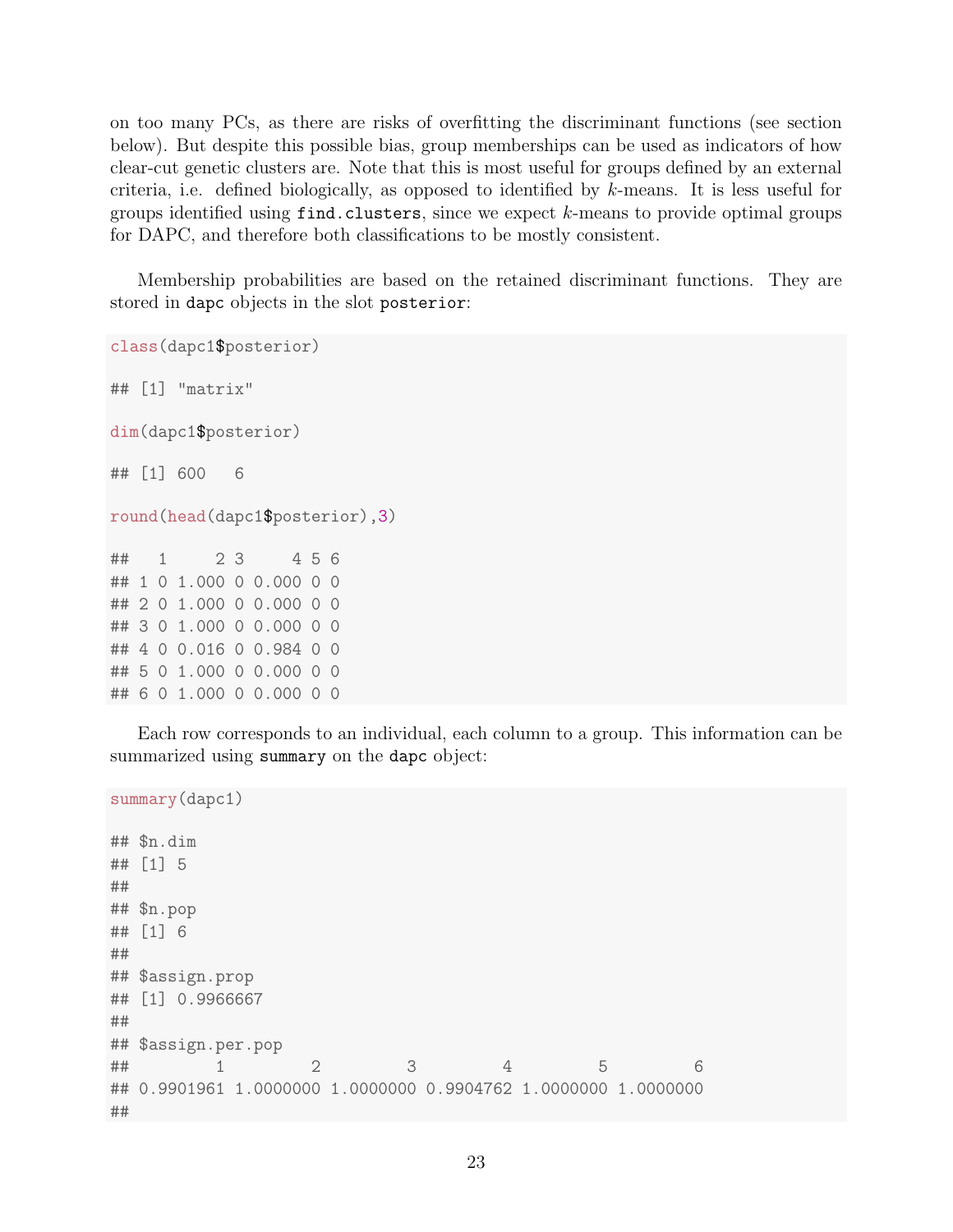## \$prior.grp.size ## ## 1 2 3 4 5 6 ## 102 98 99 105 99 97 ## ## \$post.grp.size ## ## 1 2 3 4 5 6 ## 101 99 99 105 99 97

The slot assign.per.pop indicates the proportions of successful reassignment (based on the discriminant functions) of individuals to their original clusters. Large values indicate clear-cut clusters, while low values suggest admixed groups.

This information can also be visualized using assignplot (see ?assignplot for display options); here, we choose to represent only the first 50 individuals to make the figure readable:

```
assignplot(dapc1, subset=1:50)
```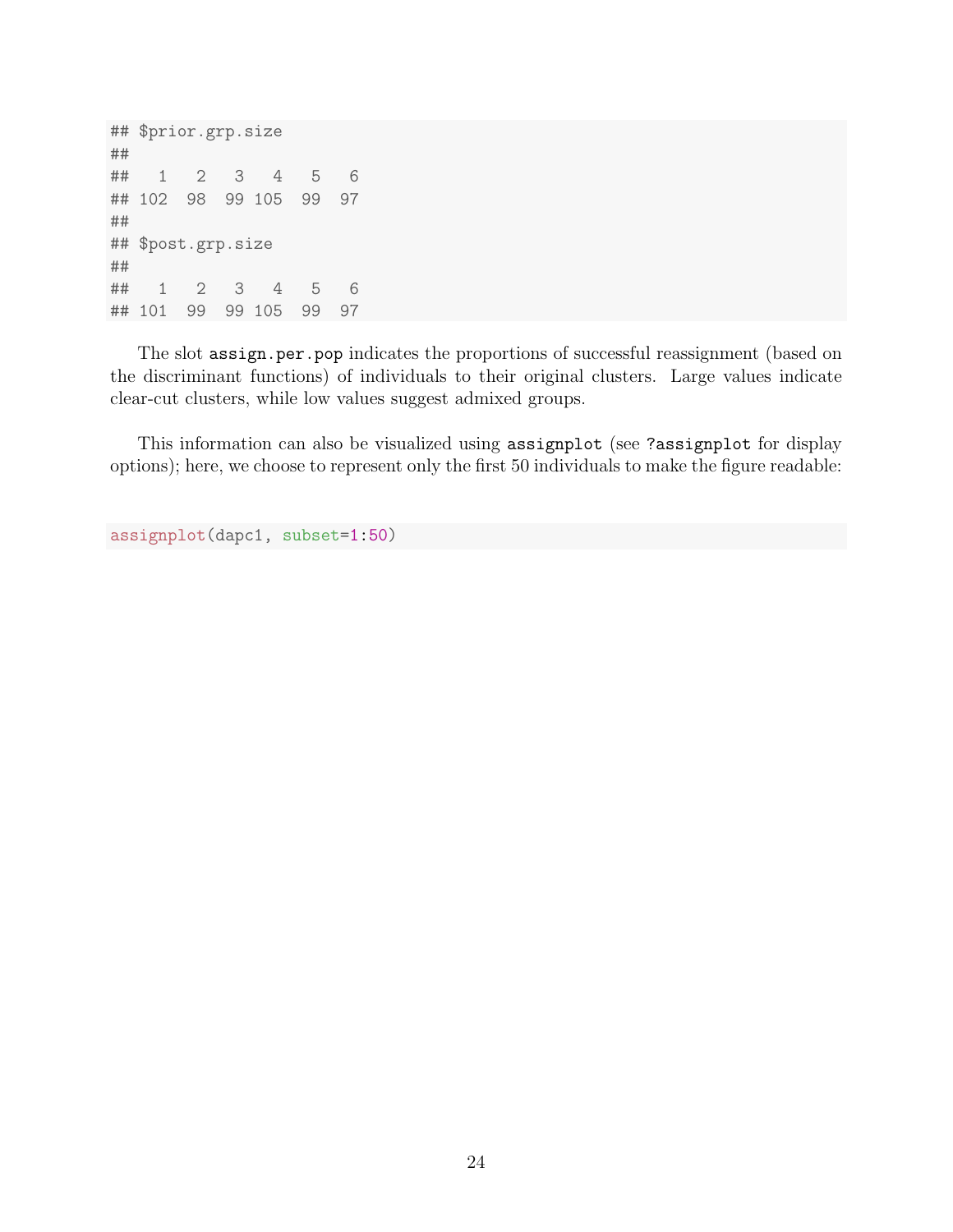

This figure is the simple graphical translation of the posterior table above. Heat colors represent membership probabilities (red=1, white=0); blue crosses represent the prior cluster provided to DAPC. Here in most individuals, DAPC classification is consistent with the original clusters (blue crosses are on red rectangles), except for one discrepancy in individual 21, classified in group 1 while DAPC would assign it to group 3. Such figure is particularly useful when prior biological groups are used, as one may infer admixed or misclassified individuals.

Note that this information can also be plotted in a STRUCTURE-like (!) way using compoplot (see ?compoplot to customize the plot). We can plot information of all individuals to have a global picture of the clusters composition.

```
compoplot(dapc1, posi="bottomright",
          txt.leg=paste("Cluster", 1:6), lab="",
          ncol=1, xlab="individuals", col=funky(6))
```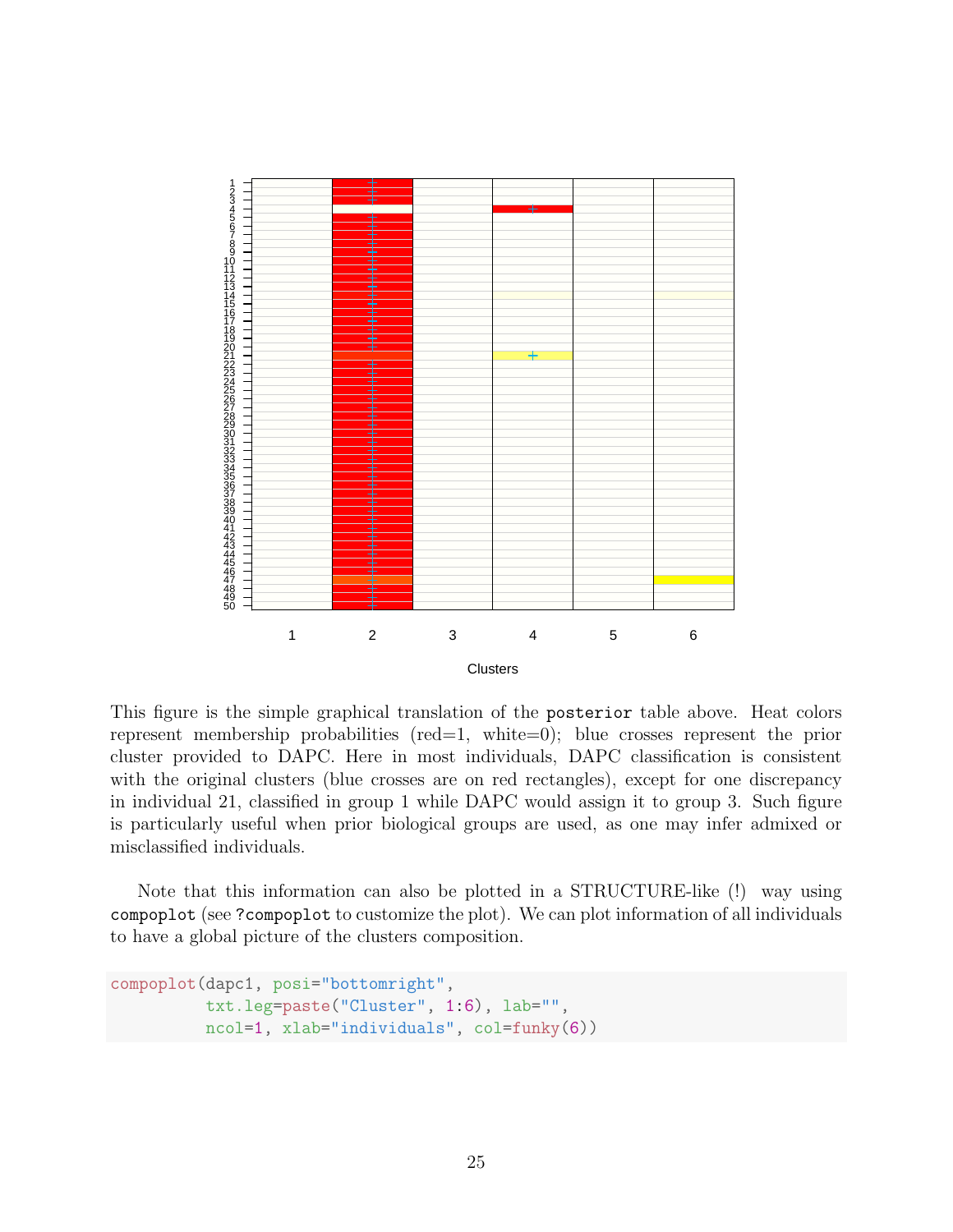

individuals

We can also have a closer look at a subset of individuals; for instance, for the first 50 individuals:

```
compoplot(dapc1, subset=1:50, posi="bottomright",
          txt.leg=paste("Cluster", 1:6), lab="",
         ncol=2, xlab="individuals", col=funky(6))
```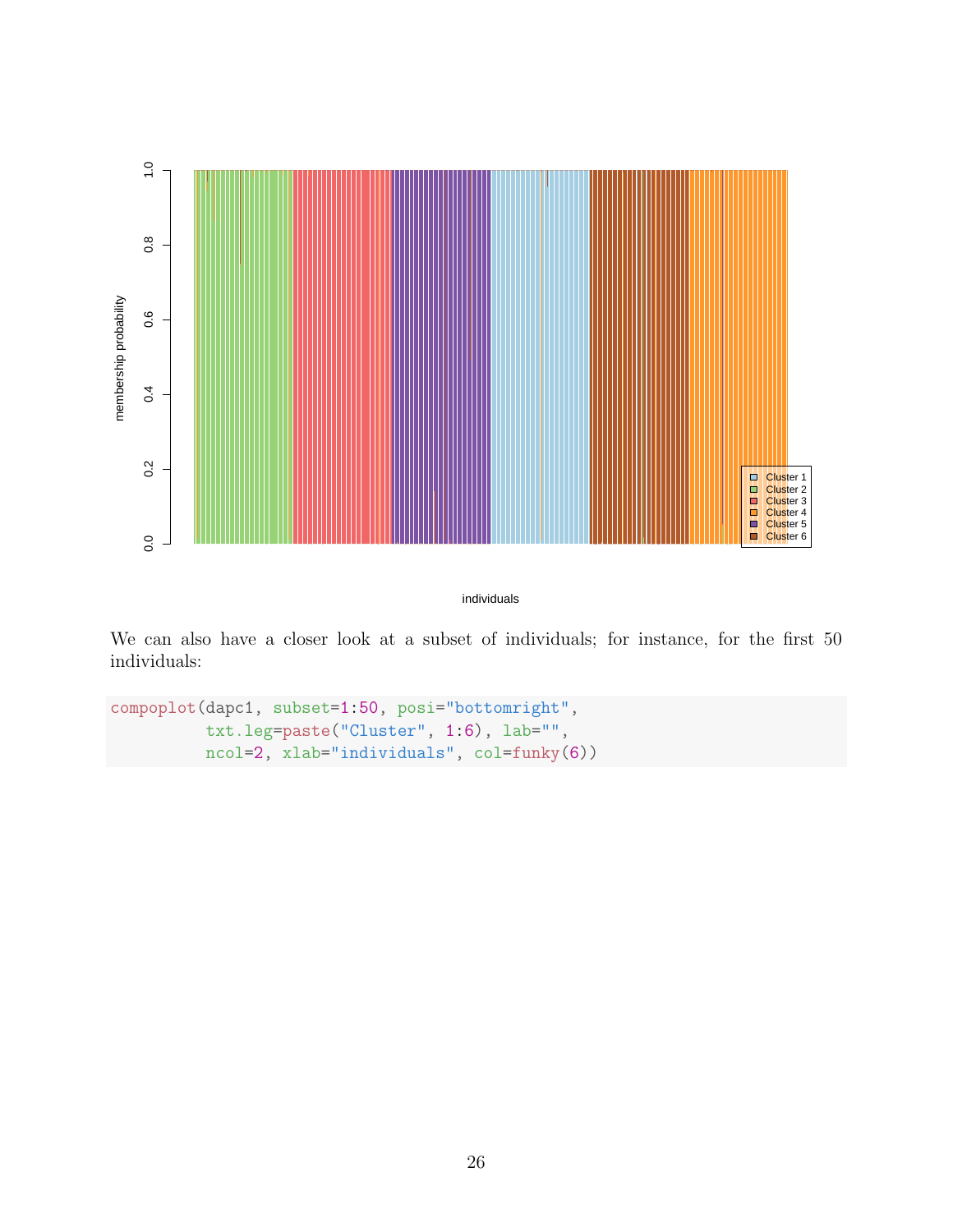

#### individuals

Obviously, we can use the power of R to lead our investigation further. For instance, which are the most 'admixed' individuals? Let us consider as admixed individuals having no more than 90% of probability of membership in a single cluster:

```
temp <- which(apply(dapc1$posterior,1, function(e) all(e<0.9)))
temp
## 21 47 243 280
## 21 47 243 280
compoplot(dapc1, subset=temp, posi="bottomright",
          txt.leg=paste("Cluster", 1:6),
          ncol=2, col=funky(6))
```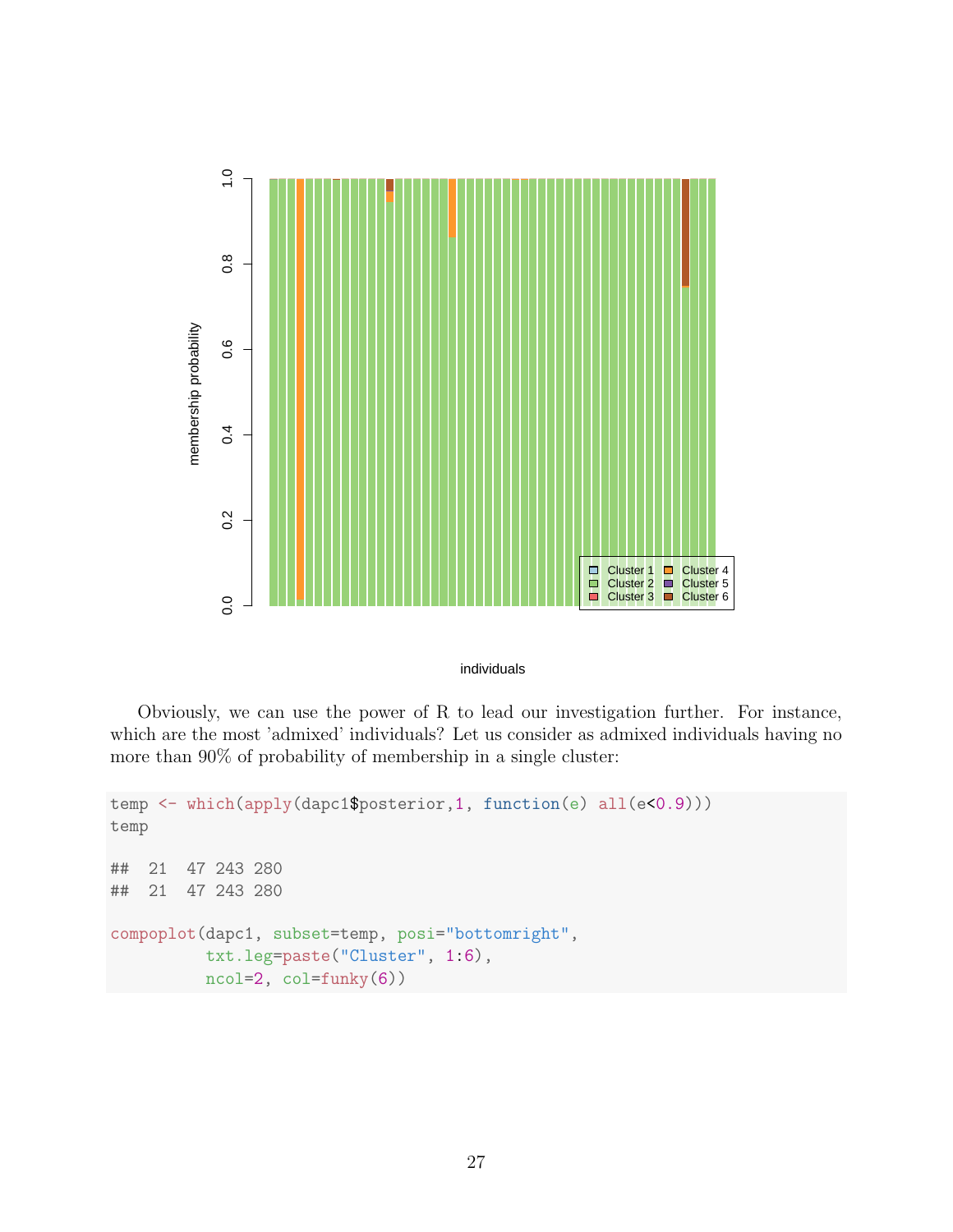

## <span id="page-27-0"></span>4 On the stability of group membership probabilities

### <span id="page-27-1"></span>4.1 When and why group memberships can be unreliable

In DAPC, discriminant functions are linear combinations of variables (principal components of PCA) which optimize the separation of individuals into pre-defined groups. Based on the retained discriminant functions, it is possible to derive group membership probabilities, which can be interpreted in order to assess how clear-cut or admixed the clusters are. In attempting to summarise high-dimensional data in a small number of meaningful discriminant functions, DAPC must manage a trade-off. If too few PCs (with respect to the number of individuals) are retained, useful information will be excluded from the analysis, and the resultant model will not be informative enough to accurately discriminate between groups. By contrast, if too many PCs are retained, this will have a destabilising effect on the coefficients extimated, leading to problems of overfit. In such cases, the model is able to describe all of the data in such detail that it becomes flexible enough to discriminate almost perfectly between any possible clusters. As a result, membership probabilities can become drastically inflated for the best-fitting cluster, resulting in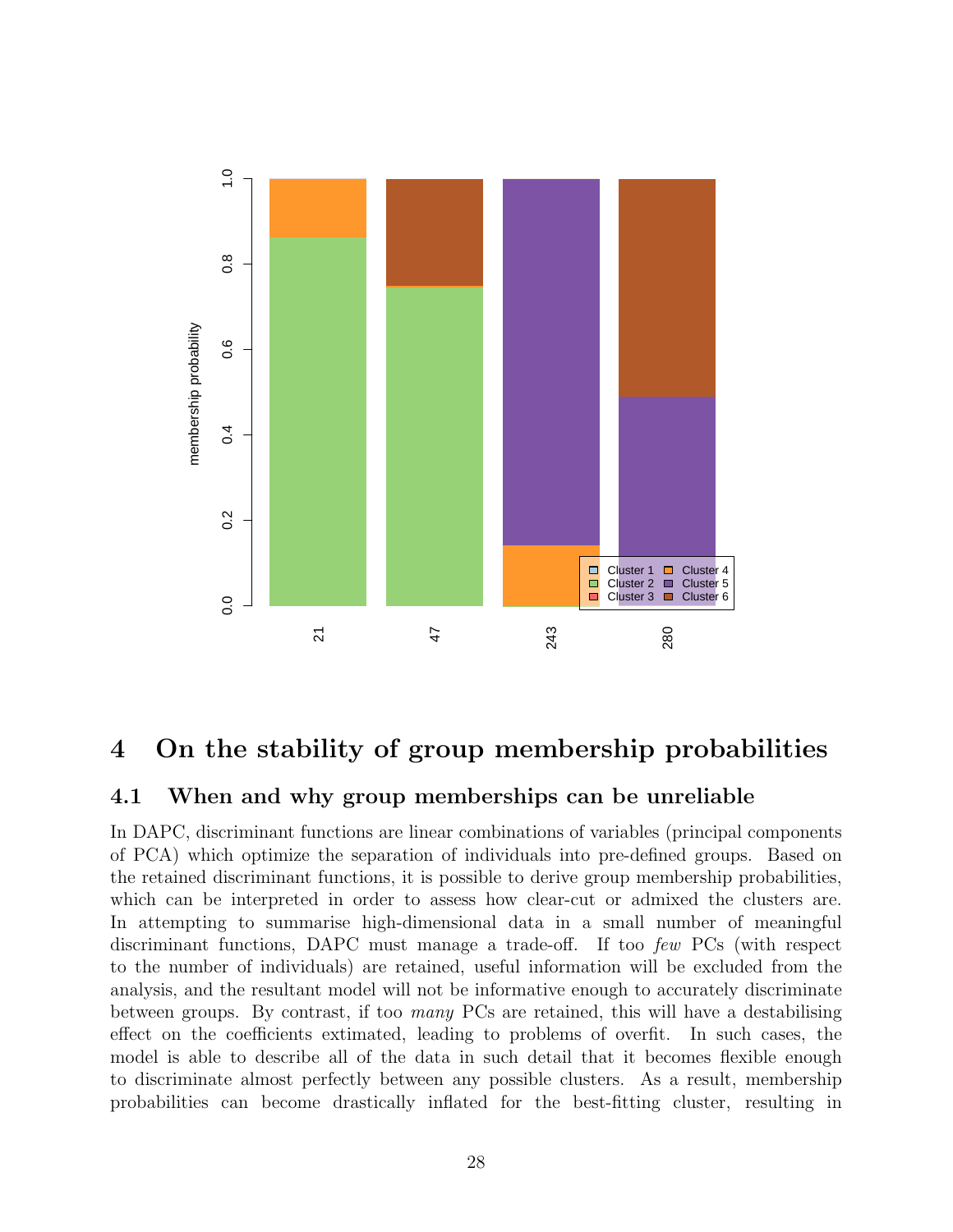apparent perfect discrimination. At the same time, however, the excessively complex model loses its ability to generalise to new or unseen data, as reflected in a loss of predictive capacity.

This point can be illustrated using the microbov dataset (704 cattles of 15 breeds typed for 30 microsatellite markers). We first examine the  $\%$  of successful reassignment (i.e., quality of discrimination) for different numbers of retained PCs. First, retaining only 3 PCs during the dimension-reduction step, and all discriminant functions:

```
data(microbov)
microbov
## /// GENIND OBJECT /////////
##
## // 704 individuals; 30 loci; 373 alleles; size: 1.2 Mb
##
## // Basic content
## @tab: 704 x 373 matrix of allele counts
## @loc.n.all: number of alleles per locus (range: 5-22)
## @loc.fac: locus factor for the 373 columns of @tab
## @all.names: list of allele names for each locus
## @ploidy: ploidy of each individual (range: 2-2)
## @type: codom
## @call: genind(tab = truenames(microbov)$tab, pop = truenames(microbov)$pop)
##
## // Optional content
## @pop: population of each individual (group size range: 30-61)
## @other: a list containing: coun breed spe
temp <- summary(dapc(microbov, n.da=100, n.pca=3))$assign.per.pop*100
```
par(mar=c(4.5,7.5,1,1)) barplot(temp, xlab="% of reassignment to actual breed", horiz=TRUE, las=1)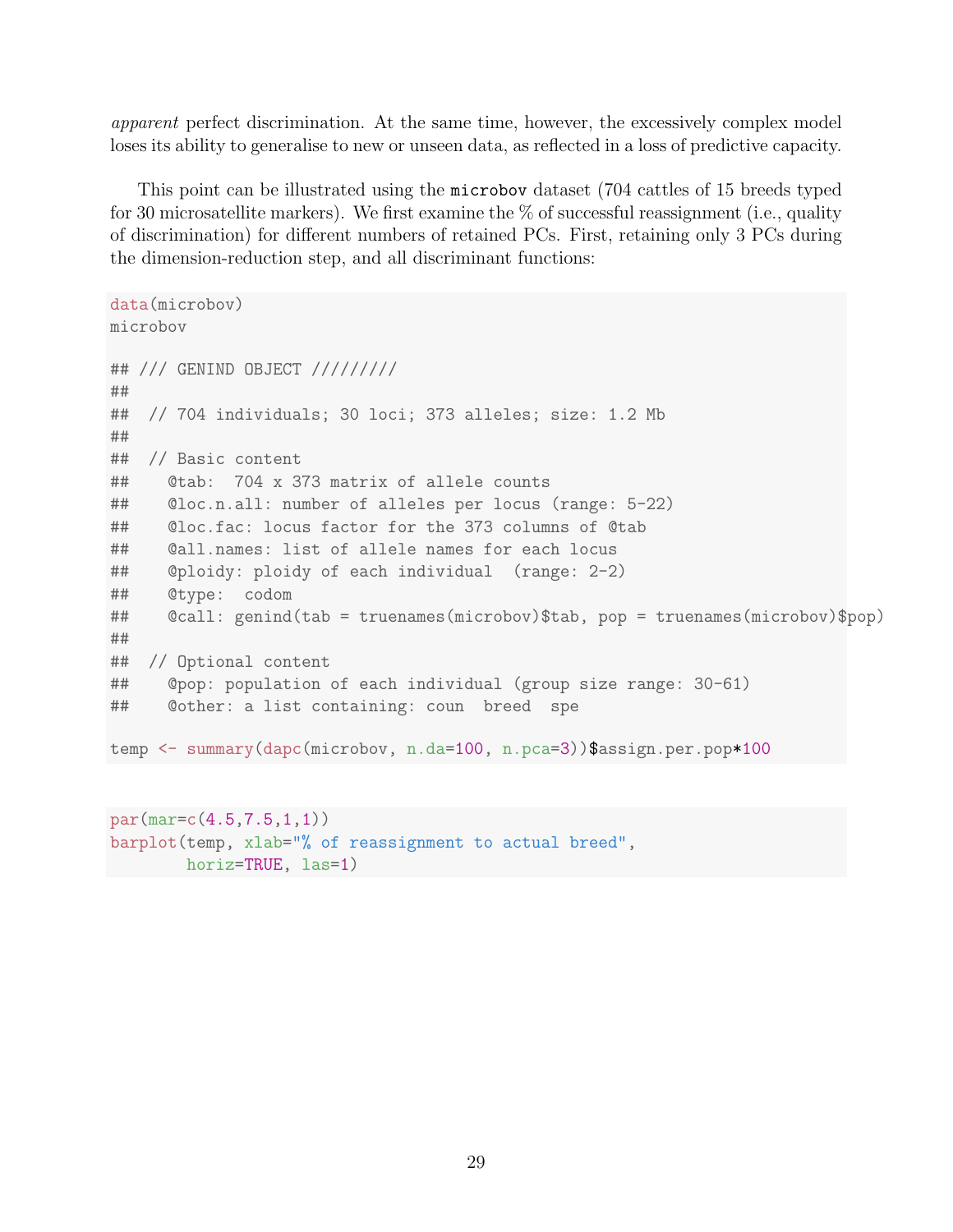

We can see that some breeds are well discriminated (e.g. Zebu, Lagunaire, *qeq* 90%) while others are entirely overlooked by the analysis (e.g. Bretone Pie Noire, Limousin, leq 10%). This is because too much genetic information is lost when retaining only 3 PCs. We repeat the analysis, this time keeping 300 PCs:

temp <- summary(dapc(microbov, n.da=100, n.pca=300))\$assign.per.pop\*100

```
par(mar=c(4.5,7.5,1,1))
barplot(temp, xlab="% of reassignment to actual breed", horiz=TRUE, las=1)
```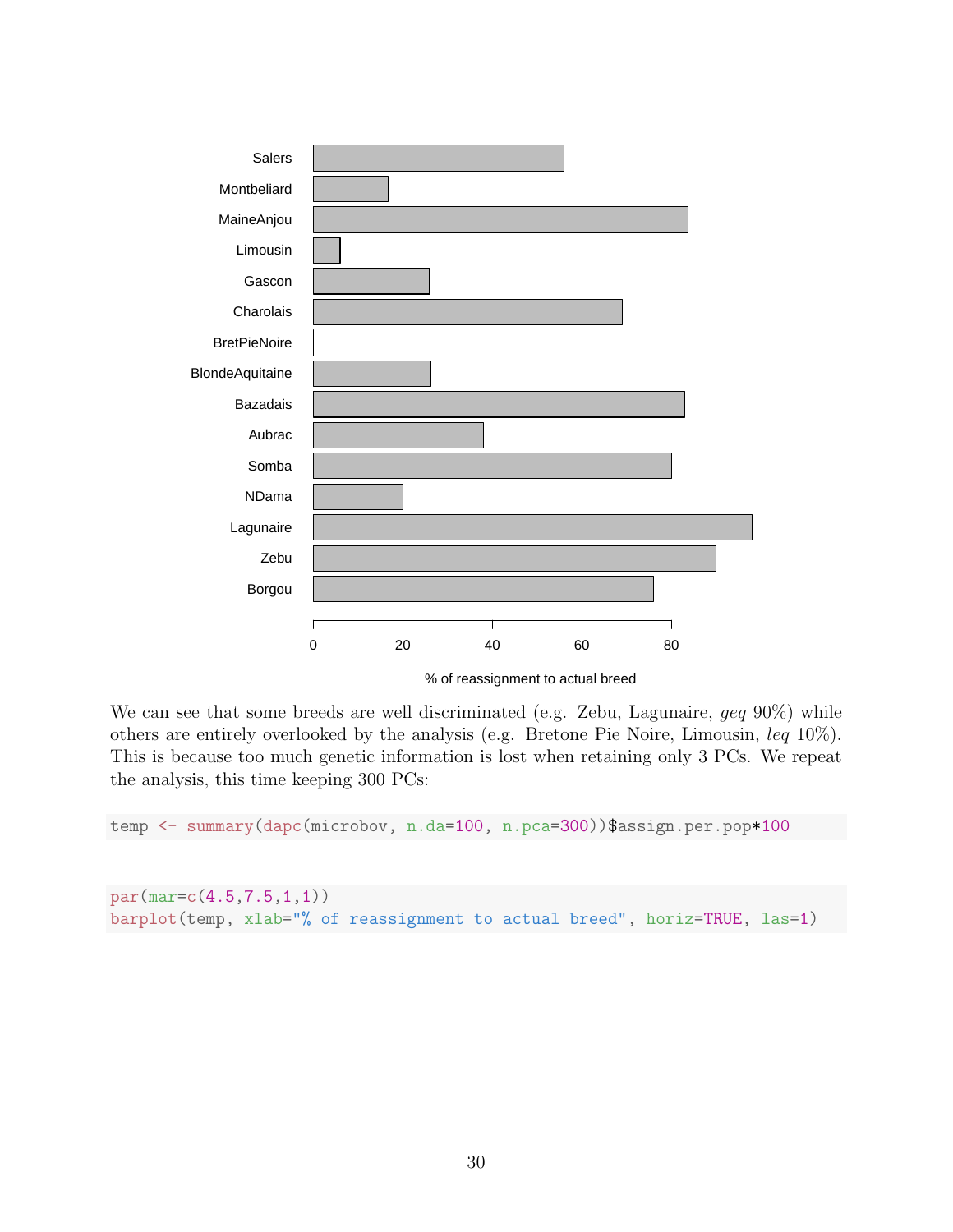

We now obtain almost  $100\%$  discrimination for all groups. Is this result satisfying? Actually not. The number of PCs retained is so large that the resultant discriminant functions could in fact model any structure, and virtually any set of clusters would be well discriminated. This can be illustrated by running the analysis using randomised groups:

```
x <- microbov
pop(x) \leftarrow sample(pop(x))temp <- summary(dapc(x, n.da=100, n.pca=300))$assign.per.pop*100
```

```
par(mar=c(4.5,7.5,1,1))
barplot(temp, xlab="% of reassignment to actual breed", horiz=TRUE, las=1)
```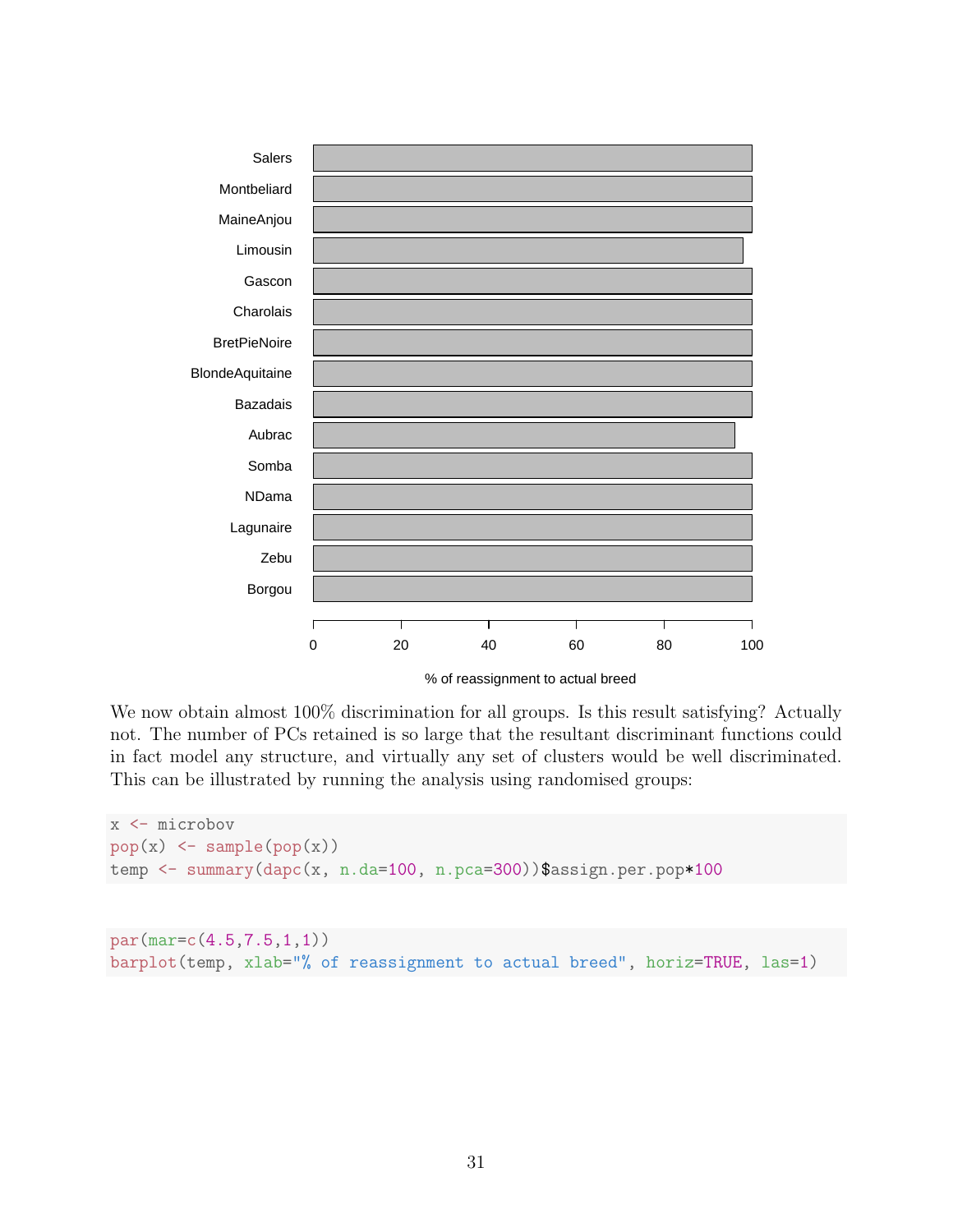

Groups have been randomised, and yet we find that we still get very good discrimination. This clearly illustrates the trade-off we have described: DAPC requires enough PCs to secure a space with sufficient power of discrimination but must also avoid retaining too many dimensions that lead to over-fitting.

## <span id="page-31-0"></span>4.2 Using the a-score

The trade-off between power of discrimination and over-fitting can be measured by the ascore, which is simply the difference between the proportion of successful reassignment of the analysis (observed discrimination) and values obtained using random groups (random discrimination). It can be seen as the proportion of successful reassignment corrected for the number of retained PCs. It is implemented by a.score, which relies on repeating the DAPC analysis using randomized groups, and computing a-scores for each group, as well as the average a-score:

```
dapc2 <- dapc(microbov, n.da=100, n.pca=10)
temp <- a.score(dapc2)
names(temp)
```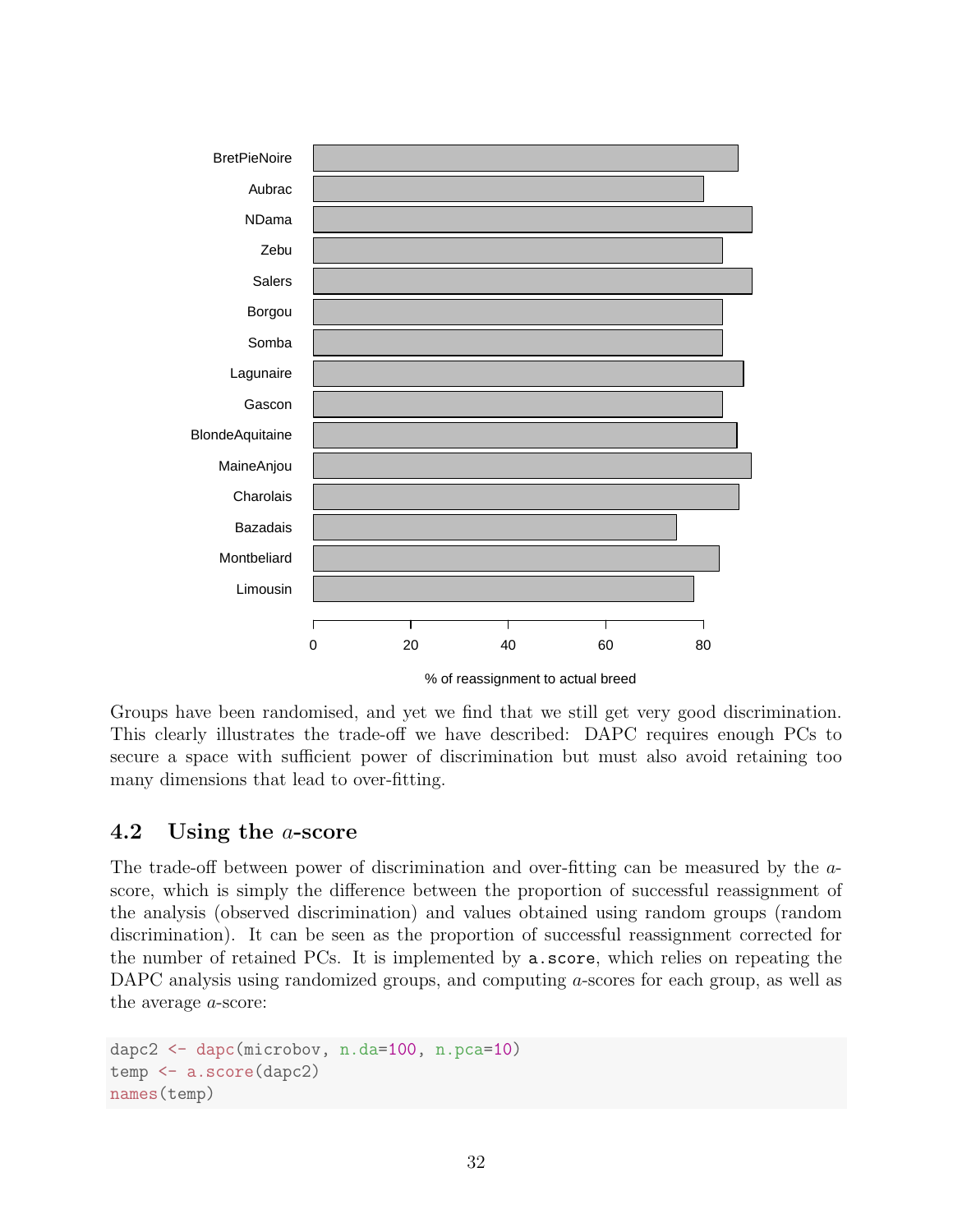```
## [1] "tab" "pop.score" "mean"
temp$tab[1:5,1:5]
## Borgou Zebu Lagunaire NDama Somba
## sim.1 0.74 0.84 0.8235294 0.5666667 0.58
## sim.2 0.76 0.72 0.8627451 0.5333333 0.78
## sim.3 0.60 0.78 0.8627451 0.5000000 0.70
## sim.4 0.64 0.74 0.8627451 0.5333333 0.70
## sim.5 0.72 0.76 0.9607843 0.5000000 0.80
temp$pop.score
## Borgou Zebu Lagunaire NDama
## 0.6380000 0.7420000 0.8509804 0.5166667
## Somba Aubrac Bazadais BlondeAquitaine
## 0.7180000 0.4940000 0.8382979 0.3016393
## BretPieNoire Charolais Gascon Limousin
## 0.4741935 0.5563636 0.6640000 0.4280000
## MaineAnjou Montbeliard Salers
## 0.8653061 0.6733333 0.7720000
temp$mean
## [1] 0.6355187
```
The number of retained PCs can be chosen so as to optimize the a-score; this is achived by optim.a.score:

dapc2 <- dapc(microbov, n.da=100, n.pca=50)

temp <- optim.a.score(dapc2)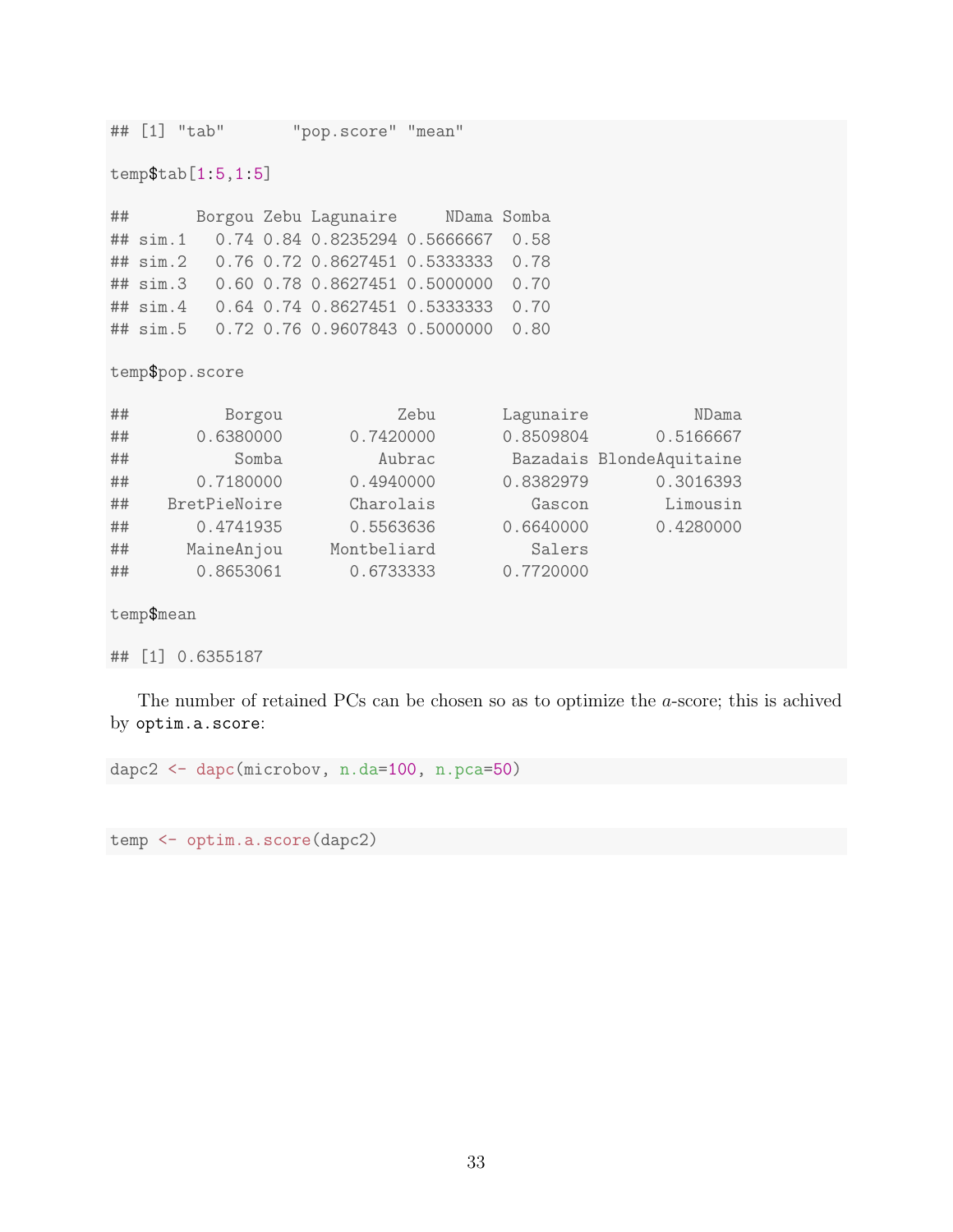

Since evaluating solutions for 1, 2, ... 100 retained PCs is unusefully computer-intensive, as a first approximation the method evaluates a few numbers of retained PCs in this range, and uses spline interpolation to approximate the optimal number of PCs to retain. Then, one can evaluate all solutions within a restrained range using the argument n.pca. For the microbov dataset, we should probably retain between 10 and 30 PCs during the dimension-reduction step.

We perform the analysis with 20 PCs retained, and then map the membership probabilities as before:

```
dapc3 <- dapc(microbov, n.da=100, n.pca=20)
myCol \leftarrow rainbow(15)
```

```
par(mar=c(5.1,4.1,1.1,1.1), xpd=TRUE)
compoplot(dapc3, lab="", posi=list(x=12,y=-.01), cleg=.7)
```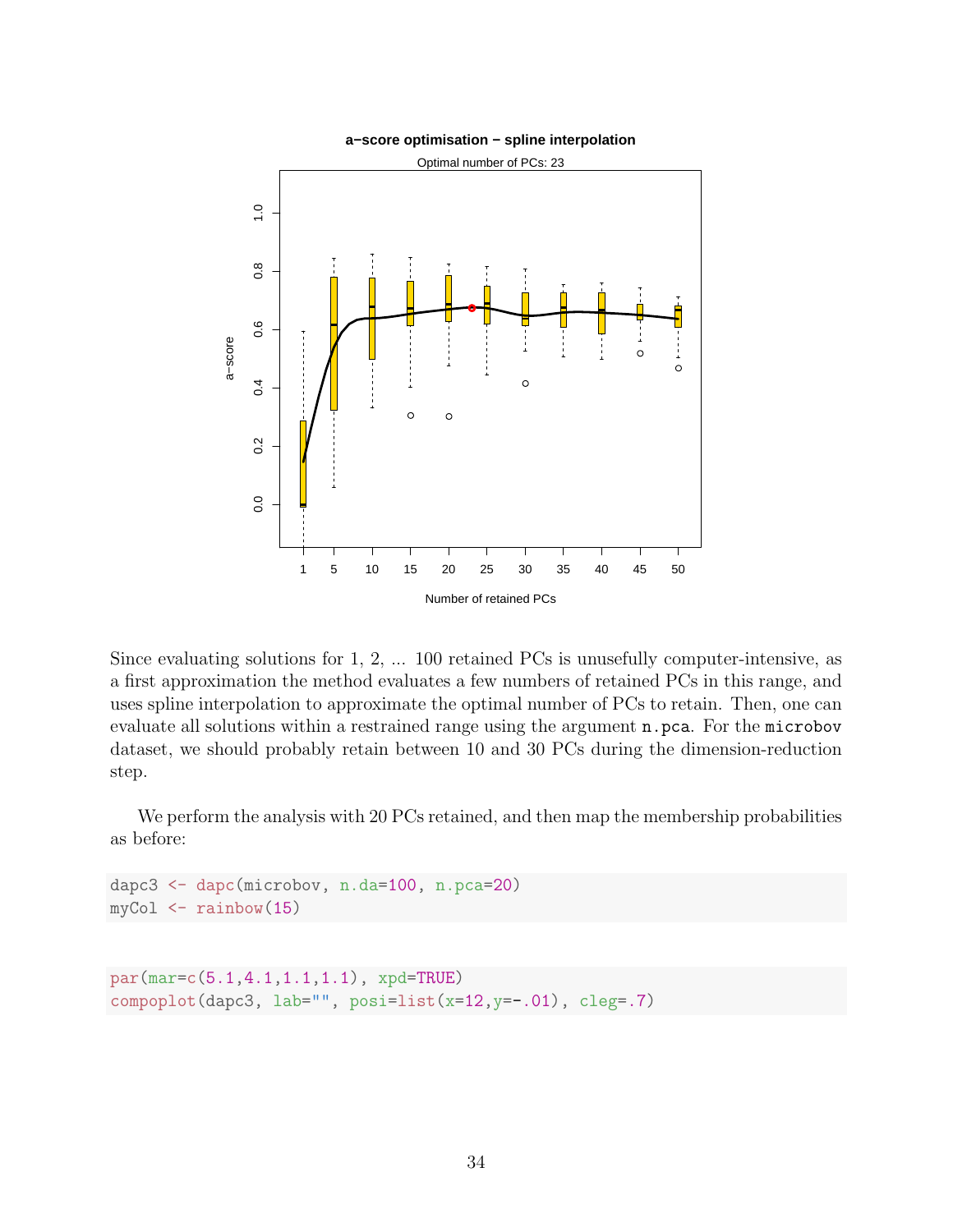

And as before, we can further investigate admixed individuals, which we arbitrarily define as those having no more than 0.5 probability of membership to any group:

```
temp <- which(apply(dapc3$posterior,1, function(e) all(e<0.5)))
temp
## AFBIBOR9511 FRBTAUB9062 FRBTAUB9070 FRBTAUB9078 FRBTAUB9225
## 9 233 241 249 265
## FRBTBDA29851 FRBTBDA29856 FRBTBDA29879 FRBTBDA35248 FRBTBDA35256
## 329 334 354 361 363
## FRBTBDA35259 FRBTBDA35267 FRBTBDA35278 FRBTBDA35281 FRBTBDA35877
## 365 368 372 374 382
## FRBTBDA35941 FRBTBPN1906 FRBTBPN1913 FRBTBPN1915 FRBTCHA15957
## 386 405 409 411 422
## FRBTGAS14183 FRBTGAS9173 FRBTGAS9200 FRBTLIM30832 FRBTLIM30839
## 477 498 520 543 550
## FRBTLIM30855 FRBTMA25298 FRBTMBE1496 FRBTMBE1514 FRBTMBE1544
## 566 579 625 636 651
lab <- pop(microbov)
par(max=c(8,4,5,1), xpd=TRUE)compoplot(dapc3, subset=temp, cleg=.6, posi=list(x=0,y=1.2), lab=lab)
```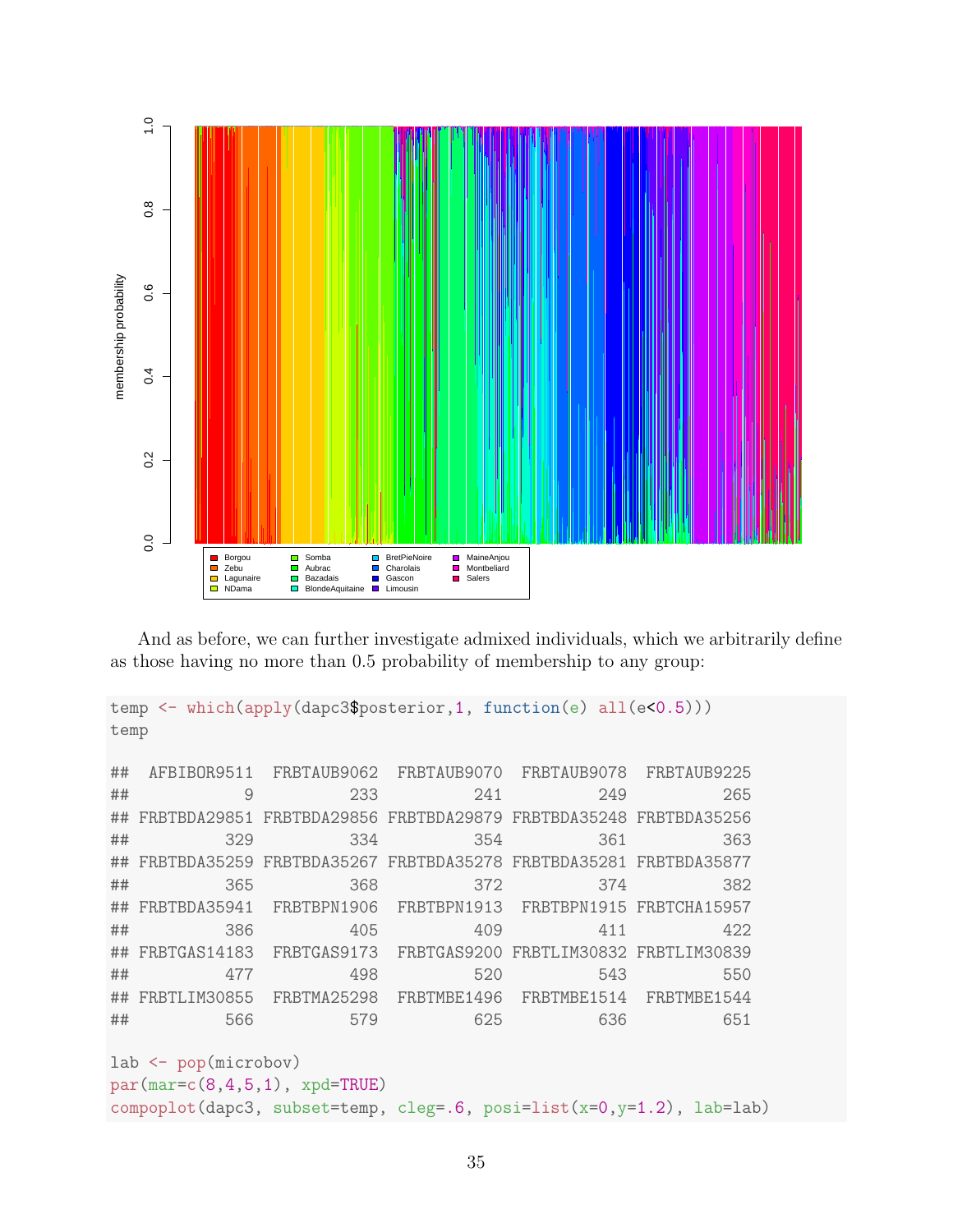

Admixture appears to be the strongest between a few breeds (Blonde d'Aquitaine, Bretonne Pie-Noire, Limousine and Gascone). Some features are fairly surprising; for instance, the last individual is fairly distant from its cluster, but has almost 50% chances of being assigned to two other breeds.

## <span id="page-35-0"></span>4.3 Using cross-validation

Carrying out a DAPC requires the user to define the number of PCs retained in the analysis. As discussed above, this is not a trivial decision, as the number of PCs can have a substantial impact on the results of the analysis. Cross-validation (carried out with the function xvalDapc) provides an objective optimisation procedure for identifying the 'golidlocks point' in the trade-off between retaining too few and too many PCs in the model. In cross-validation, the data is divided into two sets: a training set (typically comprising 90% of the data) and a validation set (which contains the remainder (by default, 10%) of the data). With xvalDapc, the validation set is selected by stratified random sampling: this ensures that at least one member of each group or population in the original data is represented in both training and validation sets.

DAPC is carried out on the training set with variable numbers of PCs retained, and the degree to which the analysis is able to accurately predict the group membership of excluded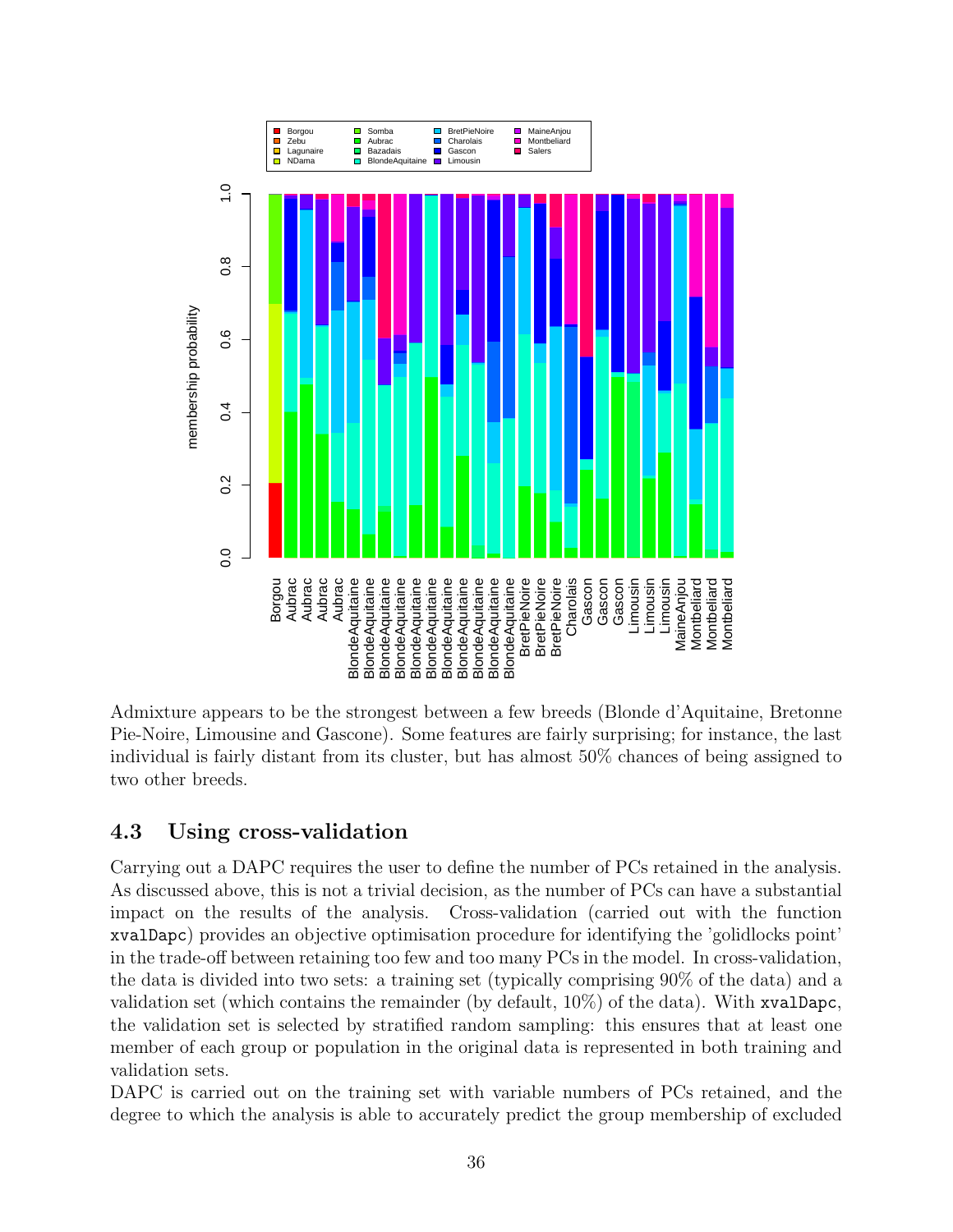individuals (those in the validation set) is used to identify the optimal number of PCs to retain. At each level of PC retention, the sampling and DAPC procedures are repeated n.rep times. (By default, we perform 30 replicates, though it should be noted that for large datasets, performing large numbers of replicates may be computationally intensive). Here is an example using the nancycats dataset:

```
data(nancycats)
x <- nancycats
mat <- as.matrix(na.replace(x, method="mean"))
grp \leftarrow pop(x)xval \le xvalDapc(mat, grp, n.pca.max = 300, training.set = 0.9,
                 result = "groupMean", center = TRUE, scale = FALSE,
                 n.pca = NULL, n.rep = 30, xval.plot = TRUE)
```


**DAPC Cross−Validation**

xval[2:6]

|    |      |  | ## \$`Median and Confidence Interval for Random Chance` |       |  |  |
|----|------|--|---------------------------------------------------------|-------|--|--|
| ## | 2.5% |  | $50\%$                                                  | 97.5% |  |  |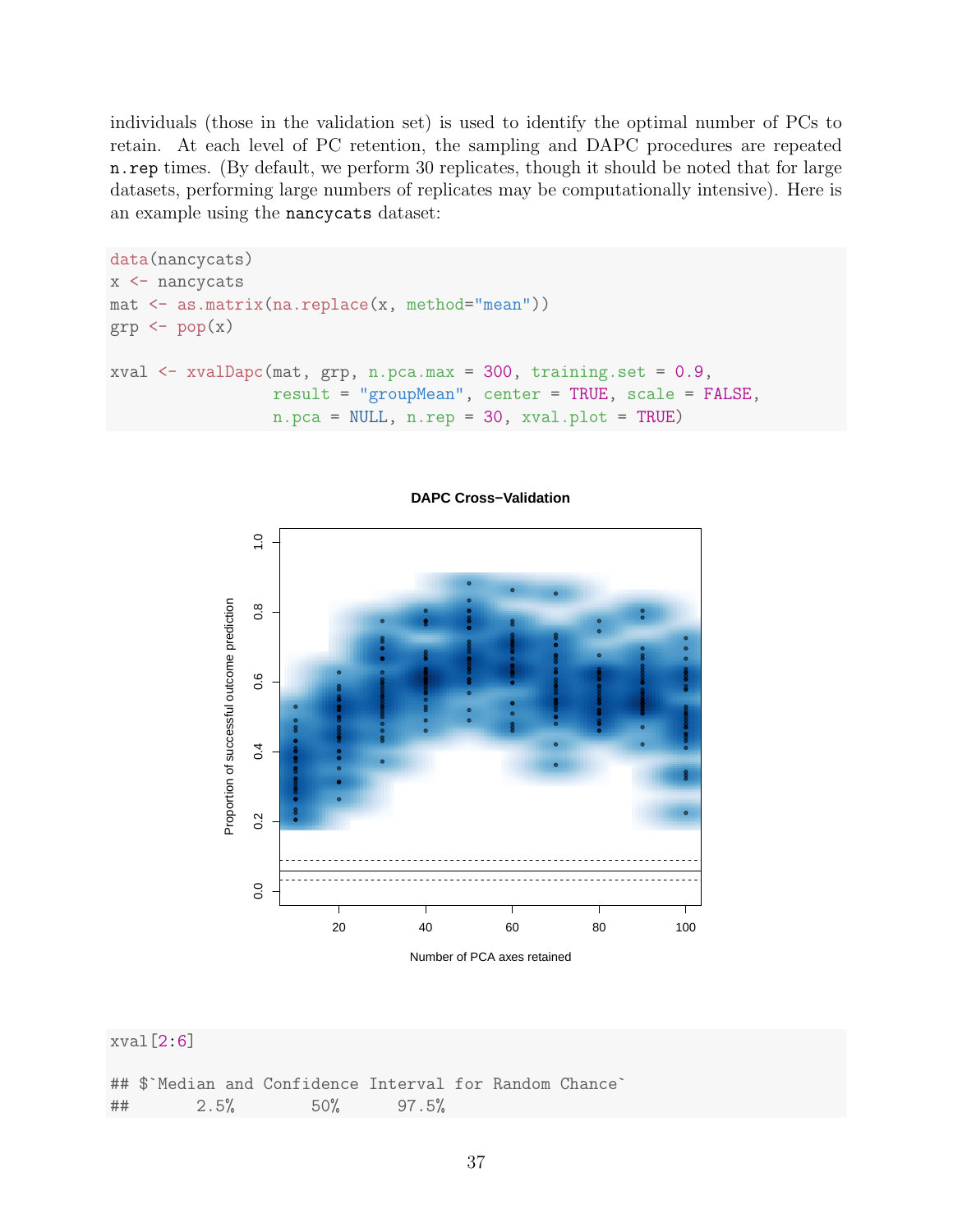```
## 0.03300235 0.05885587 0.09214083
##
## $`Mean Successful Assignment by Number of PCs of PCA`
## 10 20 30 40 50 60 70
## 0.3313725 0.4699346 0.6016340 0.6418301 0.6669935 0.6633987 0.6147059
## 80 90 100
## 0.5843137 0.5366013 0.5460784
##
## $`Number of PCs Achieving Highest Mean Success`
## [1] "50"
##
## $`Root Mean Squared Error by Number of PCs of PCA`
## 10 20 30 40 50 60 70
## 0.6744832 0.5389899 0.4083935 0.3694574 0.3374078 0.3483820 0.3990449
## 80 90 100
## 0.4244845 0.4678296 0.4615173
##
## $`Number of PCs Achieving Lowest MSE`
## [1] "50"
```
When xval.plot is TRUE, a scatterplot of the DAPC cross-validation is generated. The number of PCs retained in each DAPC varies along the x-axis, and the proportion of successful outcome prediction varies along the y-axis. Individual replicates appear as points, and the density of those points in different regions of the plot is displayed in blue.

As one might expect (or hope) for an optimisation procedure, the results of cross-validation here take on an arc-like shape. Predictive success is sub-optimal with both too few and too many retained PCA axes. At the apex of this arc, we that we are able to achieve 60% - 70% predictive success and an associated root mean squared error (RMSE) of 30% - 40%. While in this example, the number of PCs associated with the highest mean success is also associated with the lowest MSE, this is not always the case. Based on the model validation literature, we recommend using the number of PCs associated with the lowest RMSE as the 'optimum' n.pca in the DAPC analysis. Hence, we return this dapc object as the seventh component of the output of xvalDapc.

## <span id="page-37-0"></span>5 Using supplementary individuals

### <span id="page-37-1"></span>5.1 Rationale

Statistically speaking, supplementary individuals are observations which do not participate in constructing a model, but which we would like to predict using a model fitted on other ("training") data. In the context of DAPC, we may know groups for most individuals, but some individuals could be of unknown or uncertain group. In this case, we need to exclude individuals from the analysis, and then project them as supplementary individuals onto the discriminant functions. The only requirement for this operation is that supplementary individuals have been typed for the same loci as the rest of the dataset.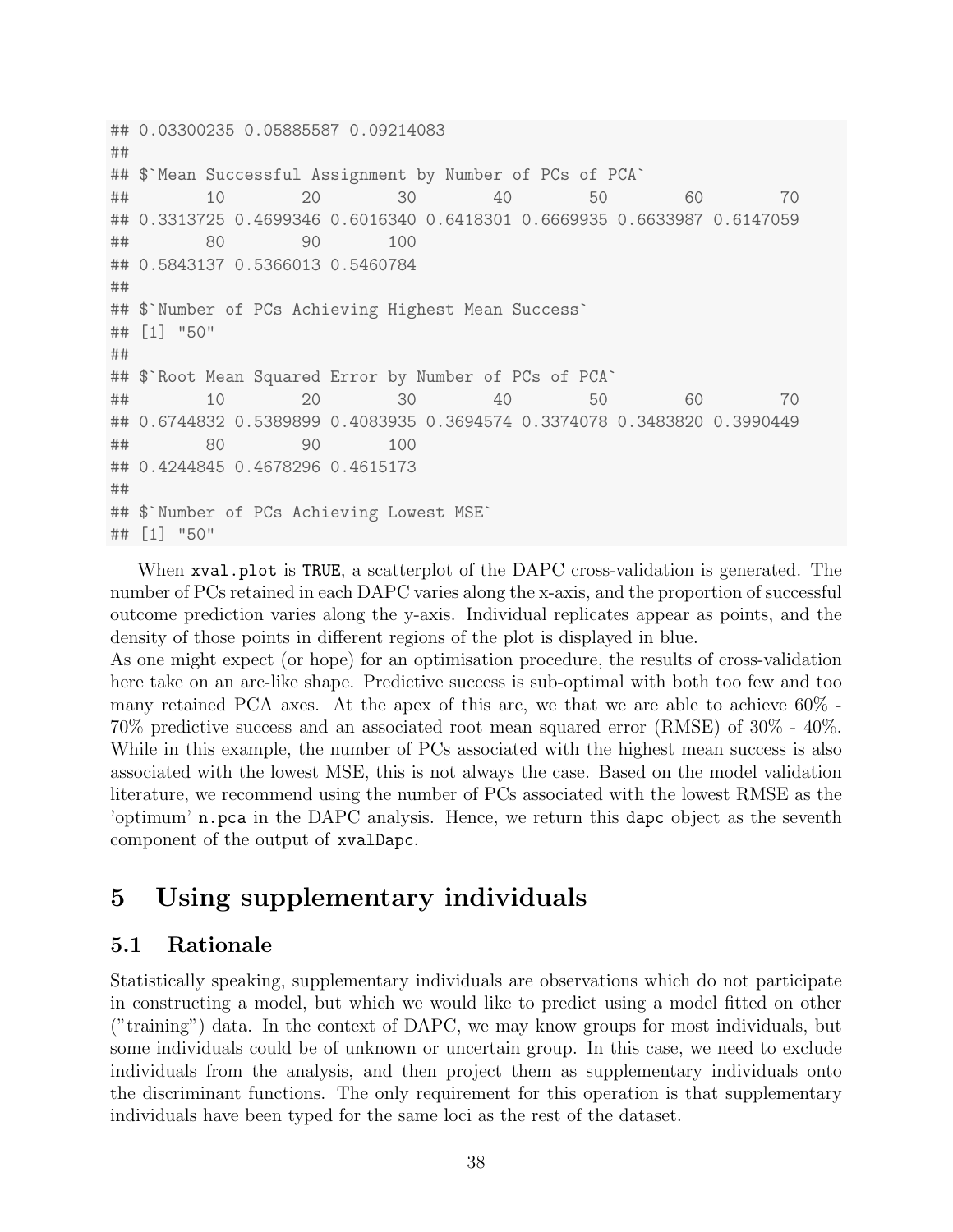Technically, using supplementary individuals consists in transforming the new data using the centring and scaling of the "training data", and then using the same discriminant coefficients as for the contributing individuals to predict the position of the new individuals onto the discriminant functions.

### <span id="page-38-0"></span>5.2 In practice

We will illustrate the practice of supplementary individuals using the cattle breeds data previously analyzed (microbov dataset). We first split the dataset into two parts: one used for the analysis, and one used as supplementary individuals:

```
data(microbov)
set.seed(2)
kept.id <- unlist(tapply(1:nInd(microbov), pop(microbov),
                          function(e) sample(e, 20, replace=FALSE)))
x <- microbov[kept.id]
x.sup <- microbov[-kept.id]
nInd(x)## [1] 300
nInd(x.sup)
## [1] 404
```
x is a genind containing the data to be analyzed; x.sup contains the supplementary individuals.

We perform the DAPC of x, and use predict to predict results for the supplementary individuals:

```
dapc4 \leq \text{dape}(x, n. pca=20, n. da=15)pred.sup <- predict.dapc(dapc4, newdata=x.sup)
names(pred.sup)
## [1] "assign" "posterior" "ind.scores"
head(pred.sup$assign)
## [1] Zebu Zebu Borgou Borgou NDama Borgou
## 15 Levels: Borgou Zebu Lagunaire NDama Somba Aubrac ... Salers
pred.sup$ind.scores[1:5,1:3]
## LD1 LD2 LD3
## AFBIBOR9503 -6.515239 -7.748033 1.7886050
## AFBIBOR9504 -3.611382 -6.015427 1.3014342
```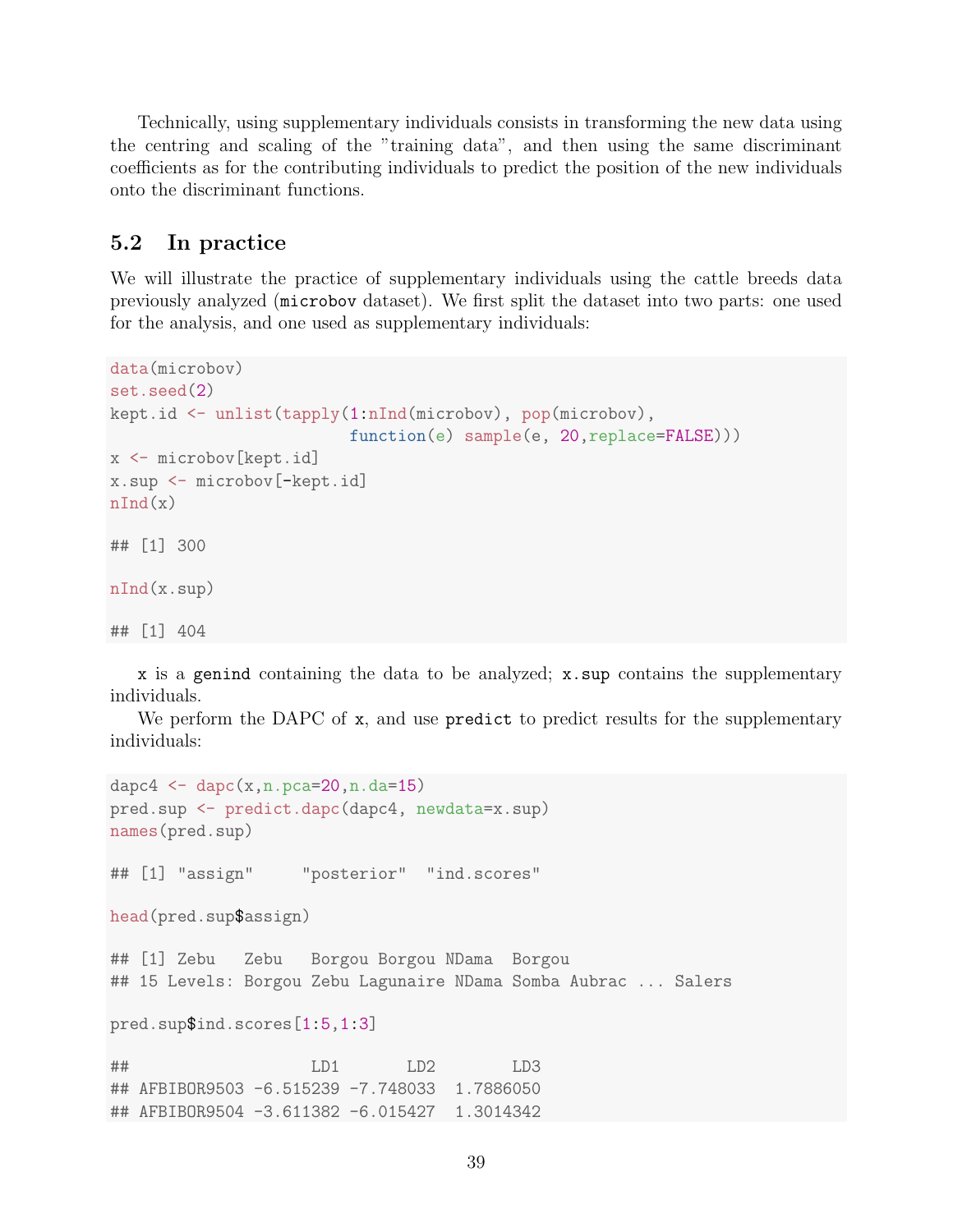```
## AFBIBOR9506 -8.106407 -2.605669 1.8573153
## AFBIBOR9507 -8.560284 -1.805413 0.3964035
## AFBIBOR9511 -8.158395 2.427946 -0.9648335
round(pred.sup$posterior[1:5, 1:5],3)
## Borgou Zebu Lagunaire NDama Somba
## AFBIBOR9503 0.000 1.000 0 0.000 0.000
## AFBIBOR9504 0.337 0.663 0 0.000 0.000
## AFBIBOR9506 1.000 0.000 0 0.000 0.000
## AFBIBOR9507 0.969 0.000 0 0.000 0.031
## AFBIBOR9511 0.000 0.000 0 0.967 0.033
```
The list pred.sup contains all the predictions about the new data based on the analysis stored in dapc4. The slot assign contains the assignment of new individuals to groups; ind.scores contains the coordinates of the new individuals on the discriminant functions; posterior contains the posterior membership probabilities. We can visualize the information by different ways. First, we can represent the new individuals using a scatterplot:

```
col \leftarrow \text{rainbow}(\text{length}(\text{levels}(\text{pop}(x))))col.points \leq transp(col[as.integer(pop(x))],.2)
scatter(dapc4, col=col, bg="white", scree.da=0, pch="",
        cstar=0, clab=0, xlim=c(-10,10), legend=TRUE)
par(xpd=TRUE)
points(dapc4$ind.coord[,1], dapc4$ind.coord[,2], pch=20,
       col=col.points, cex=5)
col.sup <- col[as.integer(pop(x.sup))]
points(pred.sup$ind.scores[,1], pred.sup$ind.scores[,2], pch=15,
       col=transp(col.sup,.7), cex=2)
add.scatter.eig(dapc4$eig,15,1,2, posi="bottomright", inset=.02)
```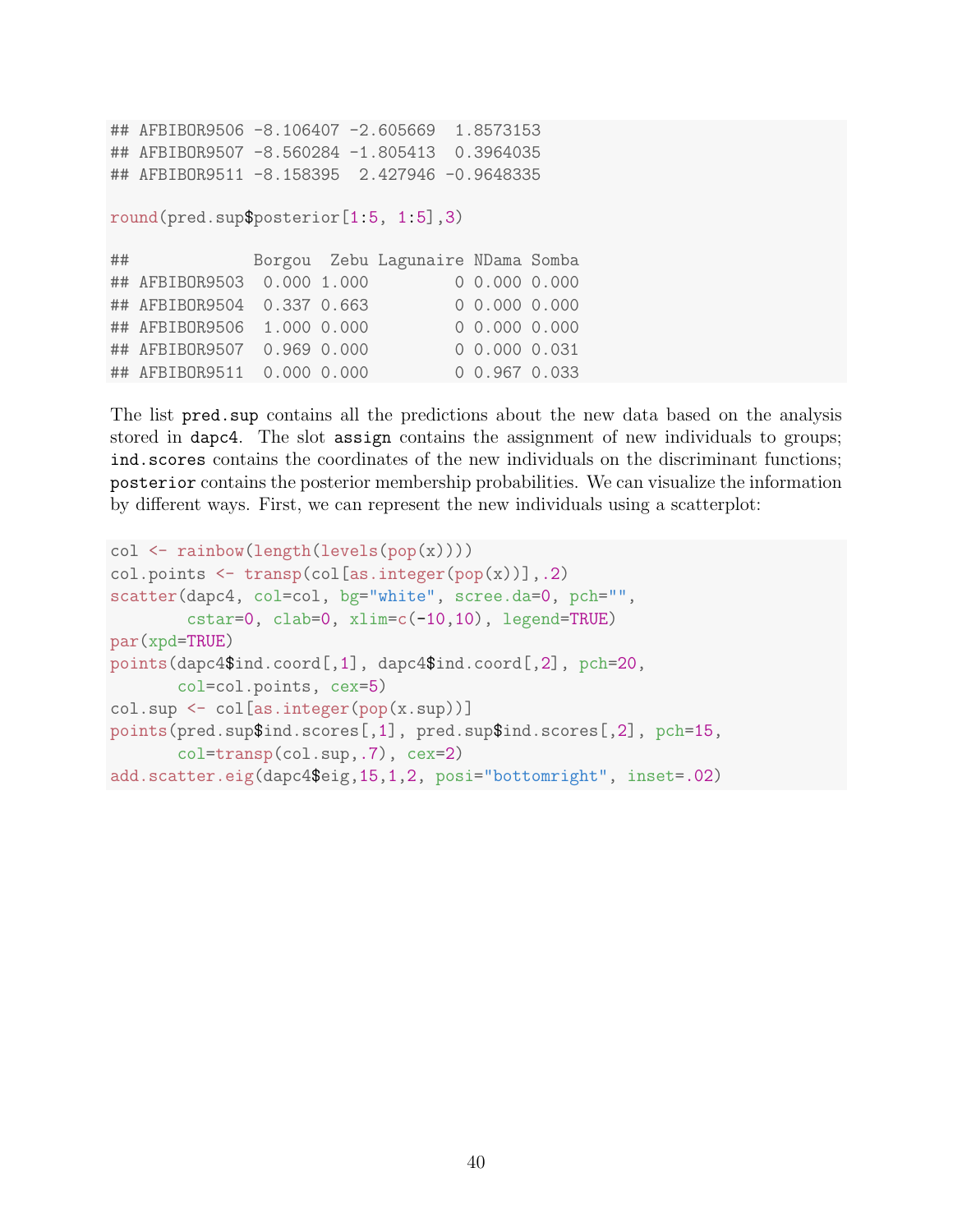

Light dots and ellipses correspond to the original analysis, while more solid squares indicate supplementary individuals. Results are fairly satisfying:

mean(as.character(pred.sup\$assign)==as.character(pop(x.sup)))

## [1] 0.6905941

Around 69% of individuals have been assigned to their actual cluster. For more details about which breed was assigned to which cluster, we can display the contingency table of the actual cluster vs the inferred one:

table.value(table(pred.sup\$assign, pop(x.sup)), col.lab=levels(pop(x.sup)))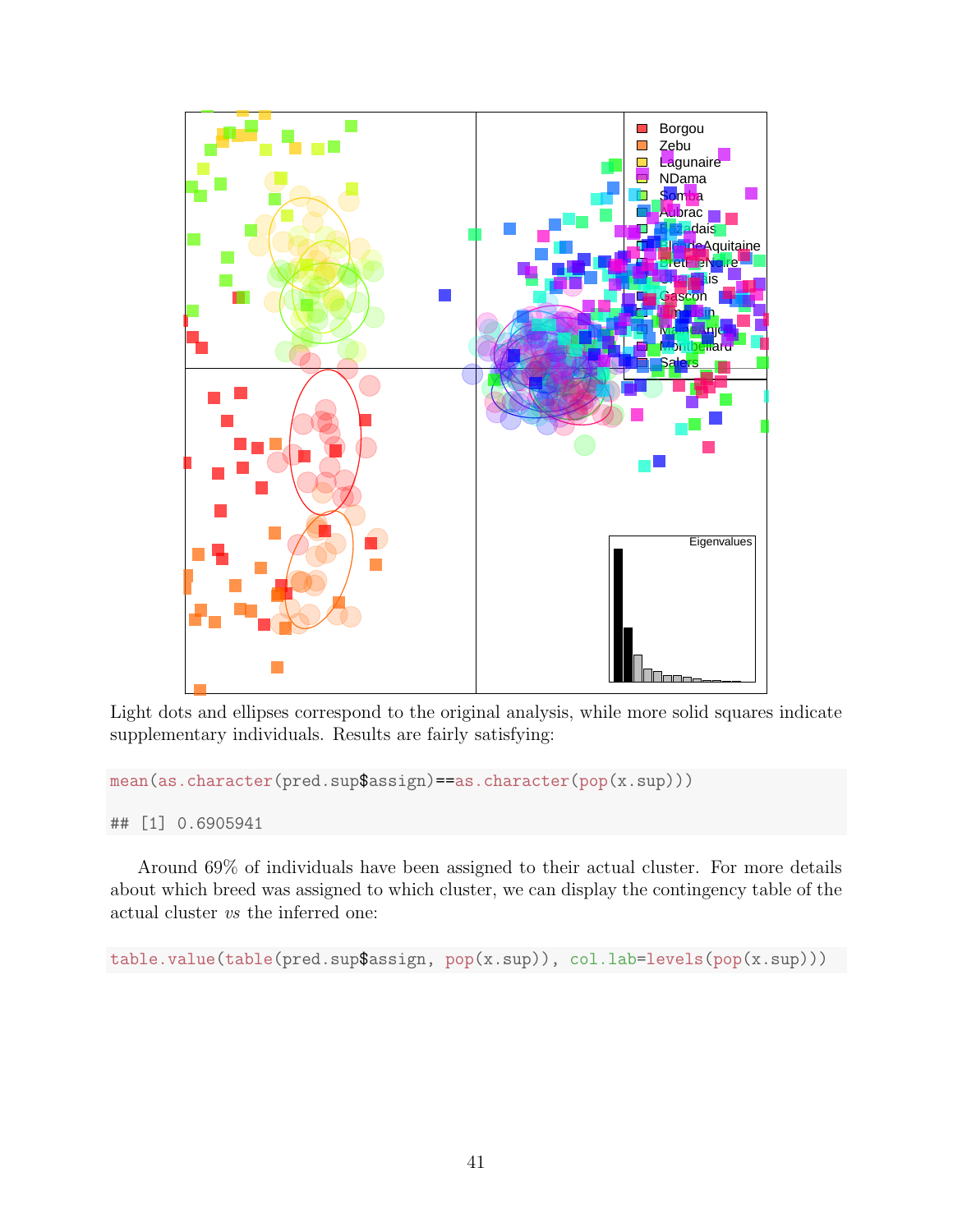

Columns correspond to actual clusters of the supplementary individuals, while rows correspond to inferred clusters. Overall, groups are fairly well retrieved, but we can notice that individuals of Blonde d'Aquitaine breed are poorly identified compared to other breeds.

## <span id="page-41-0"></span>6 A web interface for DAPC

As of version 1.4-0 of adegenet, an interactive web interface for DAPC is distributed with the package. It is started by typing:

```
adegenetServer(what = "DAPC")
```
This will open up the web browser used by default in R. This application should ressemble: